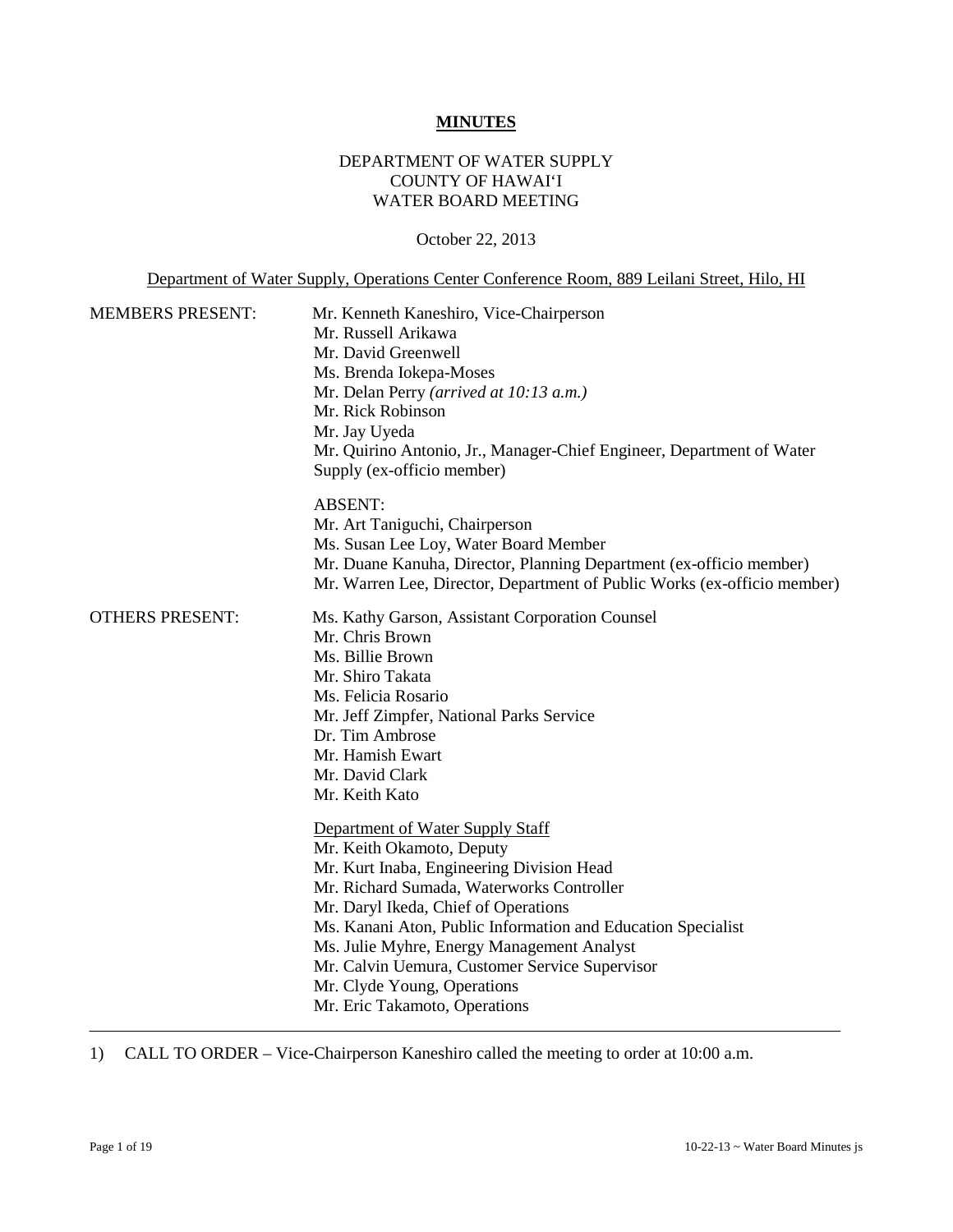### 2) STATEMENTS FROM THE PUBLIC

#### *(Dr. Tim Ambrose testified regarding amendments to DWS's rule regarding water leak adjustments.)*

**DR. AMBROSE**: Good morning, Mr. Kaneshiro. Thank you. I live in Kalapana. I live on a County road about 450 feet from the highway, and I had a water leak in August, which was an extraordinary level of leak… There were 713 gallons that came out… There was no evidence of it, of course, because of our soil here; it just kind of absorbed. Um, I have provided materials to show the work I've done…to have it done. It's cost me in excess of \$5,000.00 so far just to get it fixed. The water bill was \$4,400.00, and that was, I suspect…it's actually going to be larger than that, because it took several times to find, actually, the leak, and I ended up replacing the entire line. Um, of couple of thoughts… One, I'm on a County road, and I cannot control who parks or drives, or does anything, over that line. So the easement under which my line is situated…I have no control of that. And because of that, I believe damage has been happening to the line over the years. I'm responsible for the line, because that's the agreement that I made when, you know, I put the line in. But I did not know a number of things that I know now. I've been in Hawai'i a number of years now. Among the things that I'd like to ask for… One, I'd like to ask to be considered for some relief on this, because it's a massive bill. This is the second leak I've had. The last one occurred…starting in August three years ago. So this has been about three years. It took a number of months for a leak adjustment to come through. That was a much smaller leak; it took a longer time to find it…a number of months to find that leak. We did find it. At that time, I got about a \$600.00 relief. The bill cost me \$1,000.00, and over \$700.00 in plumbing. So right now, I'm up to \$7,000.00 on my waterline, not including the initial installation, which was about \$5,000.00… So I'm about \$12,000.00 right now on this particular waterline, which is a great deal of money. Among the things that I'd like to ask for, along with some relief on this bill, I'd like to encourage the Water Department to provide some guidelines about practices about installing lines. You don't have to be liable for it, but I think it would be helpful. And I know that I, as a homeowner and as a builder, you know, having built the home, would have been happy to have had good recommendations, saying: "You're in a seismic area; the soil can be very rocky, can be very difficult. You know, your best…the best thing you can do is put in a Schedule AD PVC, you know, sleeve it into another piece of PVC… -- which I've done this time -- situate it in sand and in cinder." I did situate it in sand and cinder; I used the Driscoll pipe which was recommended to me at the time. The best recommendation at the time that I could get… I now know better, because I've been through this a couple of times. And I feel like the Water Department, when I…when you apply for your permit, um, to put in a line…I think it would be helpful to provide some guidelines explaining what happens underground here, and why people…to protect the consumer… Because these leaks happen a lot. They're not just happening to me; they're happening to a lot of people. I hear about it a lot, um, at this point, because I have a leak. It's come to my attention that many people have had this problem. Um…the other thing that I would like to recommend…um, that following any seismic activity, that you recommend to your customers that they check their water meters after seismic activity. There was a 5.3 earthquake off the cost of Kalapana, close to where I live, in June. This may have been responsible for what happened with these leaks. I'm not sure. The leaks happened under an illegal access over my line, and where people park their cars. That's where the two major leaks were found. Um…because the Water Department needs to…uh, checks your line…checks your meter, every two months. I think it would be a good recommendation to explain to customers to check it every month to make sure. The other recommendation I would have would be to introduce water meter signaling units, which I've been researching, and they are available, and not superhigh cost. That cost would be passed on to the consumers. Um, it could be sent out, and then, we could have an idea of what's going on. I'd also like to ask that you consider amending the leak adjustment rule, to help customers who exhibit due diligence, such as I have, in repairing these (inaudible)…professionals (?) spending a good deal of money, and providing evidence of the repair. So those are the recommendations I have, and I'd like to ask… Thank you for your attention today.

**VICE-CHAIRPERSON KANESHIRO**: Okay, the next person we have is Jeff Zimpfer.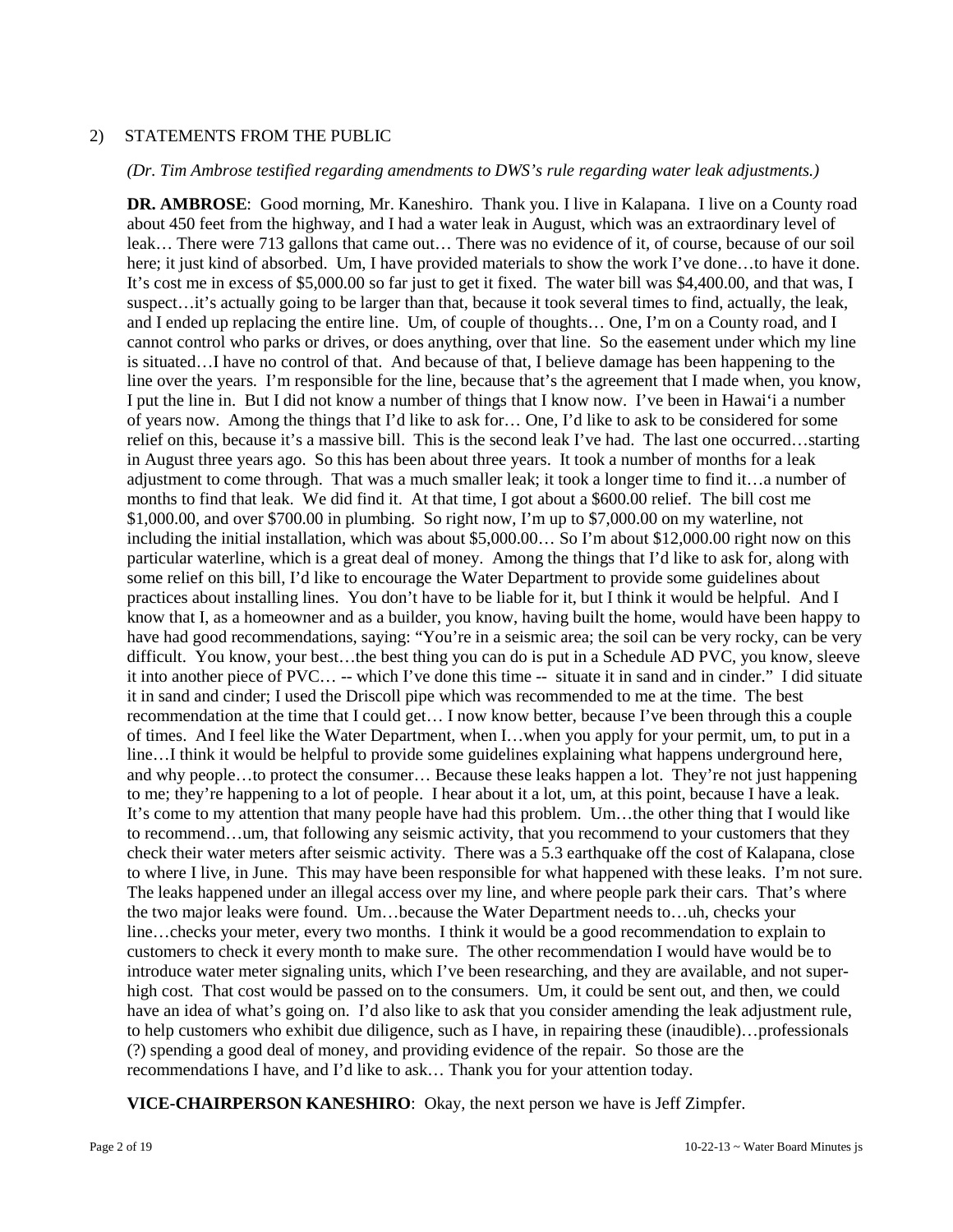### *(Mr. Jeff Zimpfer of the National Park Service (NPS) testified regarding NPS's petition for designating the Keauhou Aquifer System as a Ground Water Management Area.)*

**MR. ZIMPFER:** Aloha, Chairperson Kaneshiro and members of the Board. My name is Jeff Zimpfer, and I am an Environmental Protection Specialist for Kaloko-Honokōhau National Historical Park. As you are aware, on September 13, 2013, the National Park Service filed a petition to designate the Keauhou Aquifer System as a Water Management Area for groundwater. On October 16, 2013, the Commission on Water Resource Management extended the review period for the petition until December 2014. I appear before you today to request that the Water Board also defer comment on this petition until after the National Park Service has had the opportunity to share additional information with you on this matter. Representatives of the National Park Service have attended all meetings of the Kona Water Roundtable, and we greatly appreciate the beneficial exchange of information that this forum continues to provide. We are also aware of the importance and the impact of the proposed action on County agencies. As the petitioner in this matter, the National Park Service respectfully requests that the Board recognize the essential value of the petitioner's input, and provide the National Park Service the opportunity to share with the Board its own summary of the petition and its views on the staff submittal and accompanying materials. Thank you for your consideration of this request.

**VICE-CHAIRPERSON KANESHIRO**: Okay, thank you very much. Okay, next I'll call Chris Brown.

### *(Mr. Chris Brown testified to request a water meter.)*

**MR. BROWN:** Good morning. I'm Chris Brown. I've been a teacher at Kohala High School; I was a teacher for 38 years, retired seven years ago. My wife just recently retired, after teaching 40 years at Kohala. We own a three-acre parcel in Kohala, which is zoned A-3. Right next door to it is an eight-acre parcel that is zoned A-20 that is owned by my wife, myself and my brother, who by the way is principal at the Kohala Middle School, and his wife, who is a retired doctor. We have the eight-acre parcel that we own jointly, the four of us together, and what we'd like to do is get it divided so that each (couple) has four acres. But right now, because it's zoned A-20, we cannot do that. So what we'd like to do is get a commitment for a second water meter for this eight-acre parcel. So we've talked to, or my brother talked to, Sidney Fuke, who felt that the only way we could get the subdivision, or the rezoning, done, was if we had a second water meter for this eight-acre parcel. So what I'm doing is I'm requesting that we could have the second water meter put into these eight acres. We're right on a County road; the waterline runs right along the road, so you know, to me, it doesn't seem like it would be much of a problem to put this second meter in, because the waterline is right there. So I'm hoping that you will consider my request. Thank you.

**VICE-CHAIRPERSON KANESHIRO**: Thank you very much. Okay, do we have any other…?

## **SECRETARY**: We have one more, sir… Mr. Shiro Takata.

### *(Mr. Shiro Takata testified regarding water in Kohala.)*

**MR. TAKATA:** Hi, good morning to all of you. I'm here, concerned about water in Kohala. About 20 or 35 years ago, I heard that they wanted to bring Kohala water down to Kawaihae(?), and the community was concerned about it. Hearing that, I really thought...I'm very confident...that Kohala has plenty water, but today, I find out that we do not have enough water to make a subdivision or whatever. There is wells…, and I talked to Mr. Pavao some eight years ago, and he told me that oh no, already…two years we're gonna have the Hala'ula Well started, and you folks gonna get the water. Eight years has passed, and we still don't have enough water. And I don't wanna see people like Chris Brown or the community… And then, the community on the Big Island… The Big Island has grown maybe 40 percent in population. They said the Big Island is the fastest-growing island in the whole state. But Kohala never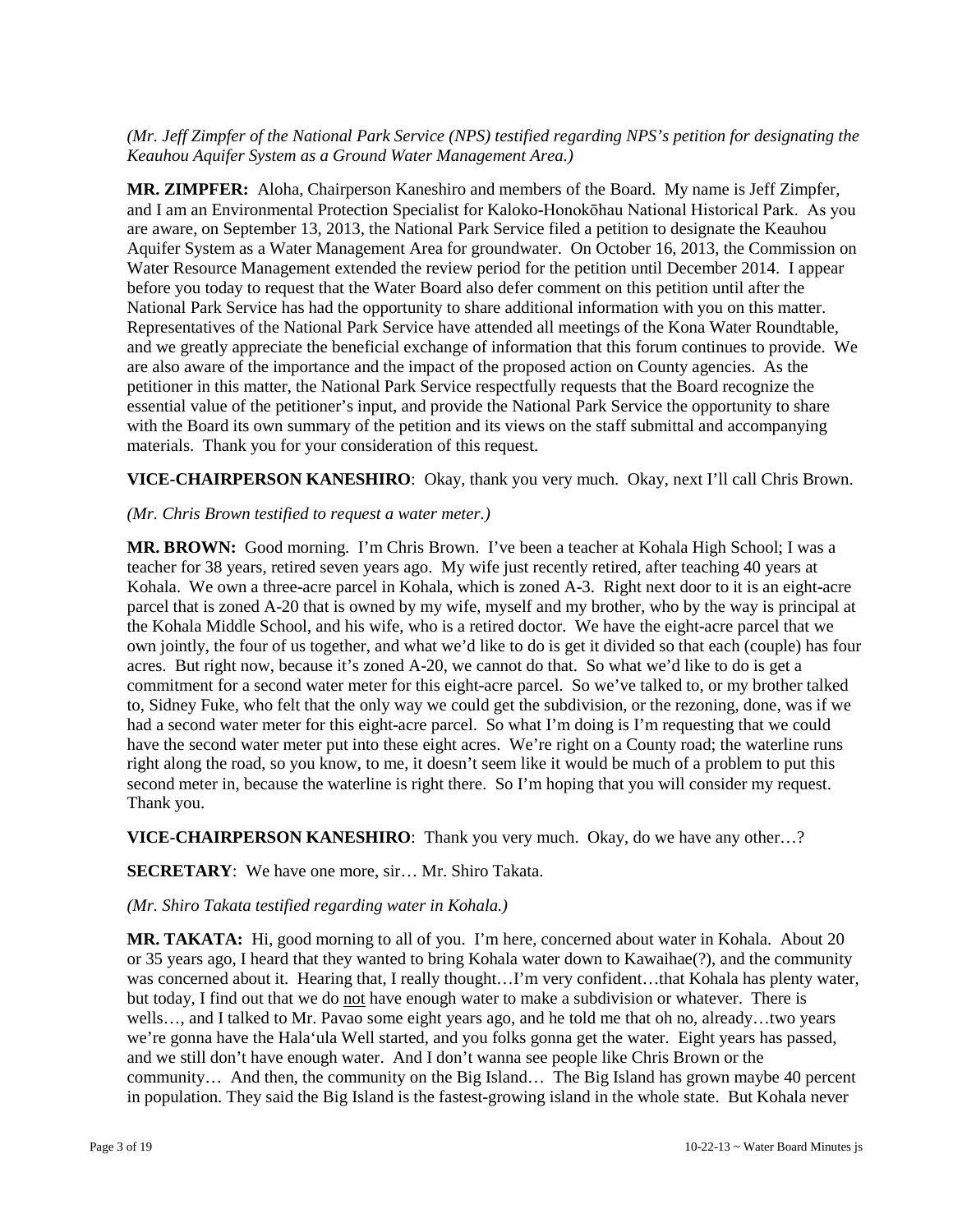had grown yet. Kohala…when I graduate from Kohala High School, it was 6,000 population. Today, still 6,000 population. And yet, Kohala is very fortunate place. We have Surety Corporation; we have ownership like the rest of…like Ernest Moody owns it, and if anything… you would like them to work with them in making subdivision. They would be the easiest way to make a development work, and that is Kohala. But we need water. The Kohala High School also… When you talk about education, two years ago, the Department of Education wanted to close the Middle School, to consolidate it, to compact Kohala High School campus. But because of some community wanted it...because it wasn't economically feasible, they dropped the case. But Kohala High School…not too long ago, in Kohala, there was a group trying to make a charter school. It was frustrating(?)…so what was the reason why they wanted a charter school? They said, 'cos Kohala High School cannot provide the students with the subjects because they don't have enough students. And Kohala High School, or all of the public school…has…is funded by the amount of pupils in the student body. So now, I consider say hey, what is going to happen to Kohala? Is Kohala gonna be like Laupāhoehoe with its population dropping? And with the population drop, the student body drop, the school get less funded, less subject. And then, we have newcomers coming to Kohala. And the newcomers are usually, they say, they are the haoles, come. And the haoles, by the way, don't have too many kids, or whatever kids they have, they send 'em to Waimea. So actually, we have a fantastic principal at Kohala High School, Jeannette Sperry(?) She's a Kohala girl; she is gonna be one of the best, better principals you can ever can find. To me, what Kohala needs, first of all, is to have subdivision, to have the population of new people that coming… The newcomers who's wealthy; they're haoles; they don't have kids. If they have kids, they send 'em to Waimea to get educated. And the point is, we need…we need to push up our population. Surety is willing; I'm sure Surety… I've talked to Surety. Surety is willing to do whatever it takes to make subdivision. But we need water. So I'm asking you folks to look into the Hala'ula Well, and try to acquire the water so that we can have water. I talked to Surety people. They said if the well in Hala'ula can add at least 1,500 more homelots… So please consider that. I thank you.

### **VICE-CHAIRPERSON KANESHIRO**: Okay, next we have David Clark (*inaudible*).

### *(Mr. David Clark testified regarding Mr. Ambrose's water leak.)*

**MR. CLARK:** Thank you. I would just like to make a correction, I believe, to Dr. Ambrose's testimony. I think he said that the amount of water loss was 713 gallons. But in fact, it was 713,000 gallons. That's all. Thank you.

### 3) APPROVAL OF MINUTES

The Vice-Chairperson entertained a Motion to approve the Minutes of the September 24, 2013, Water Board meeting.

MOTION: Mr. Arikawa moved to approve; seconded by Mr. Greenwell.

Vice-Chairperson Kaneshiro asked if there was any discussion.

Mr. Uyeda moved to amend the Minutes, because the Roll Call Vote on Item 5(A) appears on Page 13 of the Minutes, whereas the discussion on the Item takes place on Page 2. He said the Roll Call Vote should be coupled with the discussion on Page 2.

Ms. Garson explained that if the Board recalled when it took up Item  $5(A)$ , i.e., the condemnation resolution, Ms. Garson erroneously said the Board should take a voice vote. A Roll Call Vote is actually required for a resolution, and later in the meeting, Ms. Garson directed the Board to return to Item 5(A) to take a Roll Call Vote. That is why it is disjointed. She suggested today that the Board just amend the Minutes with a notation that links the discussion portion with the Roll Call Vote that took place later in the meeting.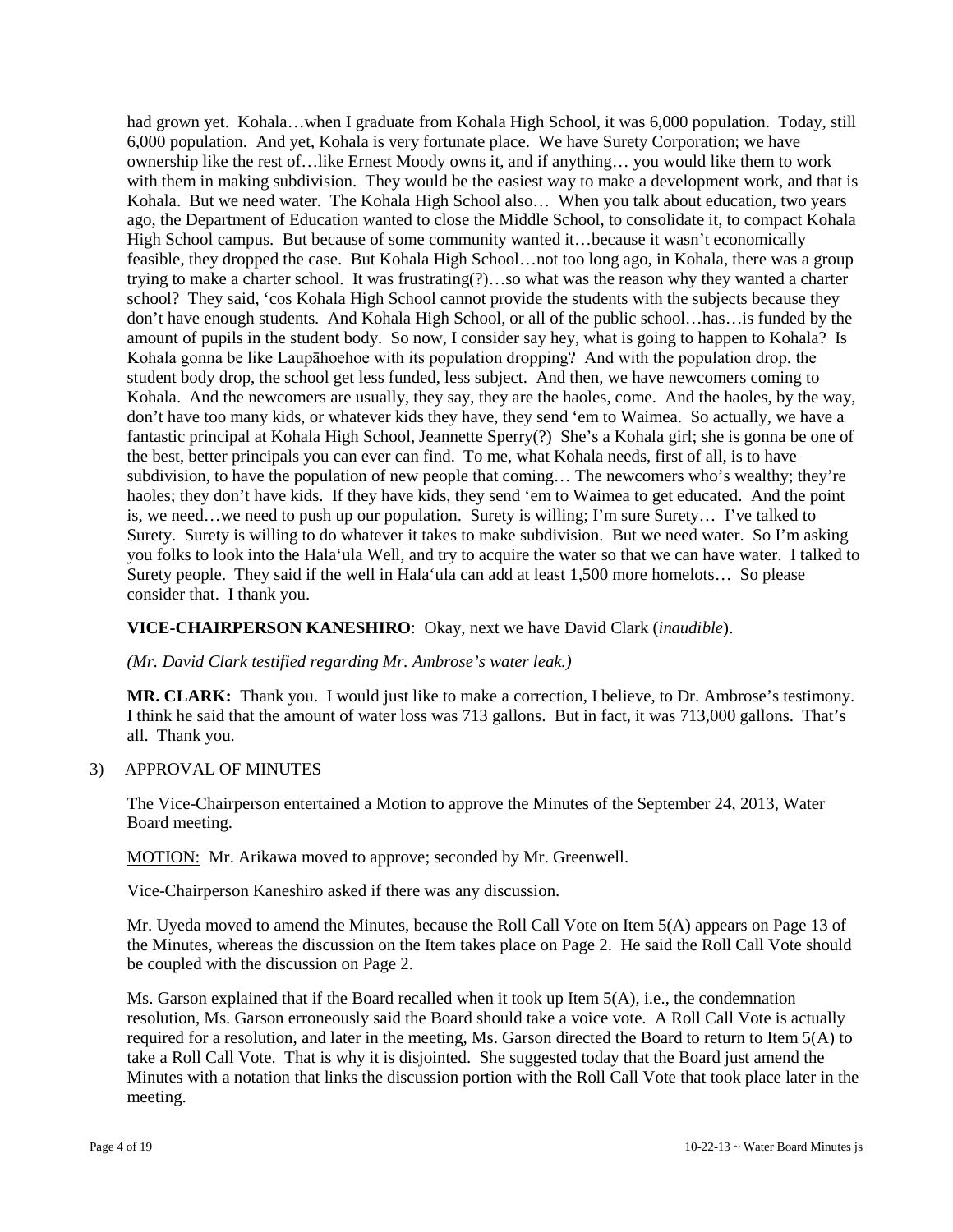Vice-Chairperson Kaneshiro asked if the original Motion needed to be withdrawn.

Ms. Garson said no. There is a Motion to amend the Minutes just to make sure that the discussion is connected in some way to the Roll Call Vote that is noted on Page 13 of the Minutes.

Vice-Chairperson Kaneshiro asked Mr. Uyeda if he made a Motion to Amend the Minutes.

ACTION TO AMEND THE MINUTES: Mr. Uyeda moved to amend the Minutes; seconded by Mr. Perry; and carried unanimously by voice vote.

ACTION TO APPROVE THE AMENDED MINUTES: Mr. Robinson moved to approve the Amended Minutes; seconded by Mr. Arikawa; and carried unanimously by voice vote.

#### 4) APPROVAL OF ADDENDUM AND/OR SUPPLEMENTAL AGENDA

None.

5) SOUTH KOHALA:

## A. **REQUEST FOR RIGHT OF ENTRY FOR ENVIRONMENTAL ASSESSMENT AND RESPONSE OF FORMERLY USED DEFENSE SITE (FUDS) WAIKOLOA MANEUVER, TAX MAP KEY (3)6-6-001:064:**

The Department of the Army has requested a right-of-entry onto the Department's Lālāmilo Reservoir (310') site to perform an environmental investigation and response. The area was used by the military as stated, and they have been "combing" the area for ordnance. According to their records, they have not covered our reservoir site. Coordination of the entry to our site will be with the District Supervisor.

The Manager-Chief Engineer recommended that the Board approve the Right-of-Entry request and authorize the Board Chair to execute the document.

MOTION: Mr. Greenwell moved to approve; seconded by Mr. Perry.

The Manager-Chief Engineer said the whole area was used by the military at one time.

Mr. Greenwell asked if there was anything special about this Item; he asked if it was just an approval request.

The Manager-Chief Engineer said that was correct; there is nothing special about it.

Mr. Inaba noted that in the past, DWS just routinely let the military in to comb for ordnance. However, in this case, a contractor was involved, and the contractor asked for the right-of-entry.

ACTION: Motion carried unanimously by voice vote.

### 6) NORTH KONA:

## A. **NATIONAL PARK SERVICE PETITION TO DESIGNATE KEAUHOU AQUIFER SYSTEM AREA AS A GROUND WATER MANAGEMENT AREA**:

On September 13, 2013, the National Park Service (NPS), through the Superintendent of the Kaloko-Honokōkau National Park, filed a Petition with the Commission on Water Resource Management (CWRM) to designate the Keauhou Aquifer System Area (North Kona) as a Ground Water Management area.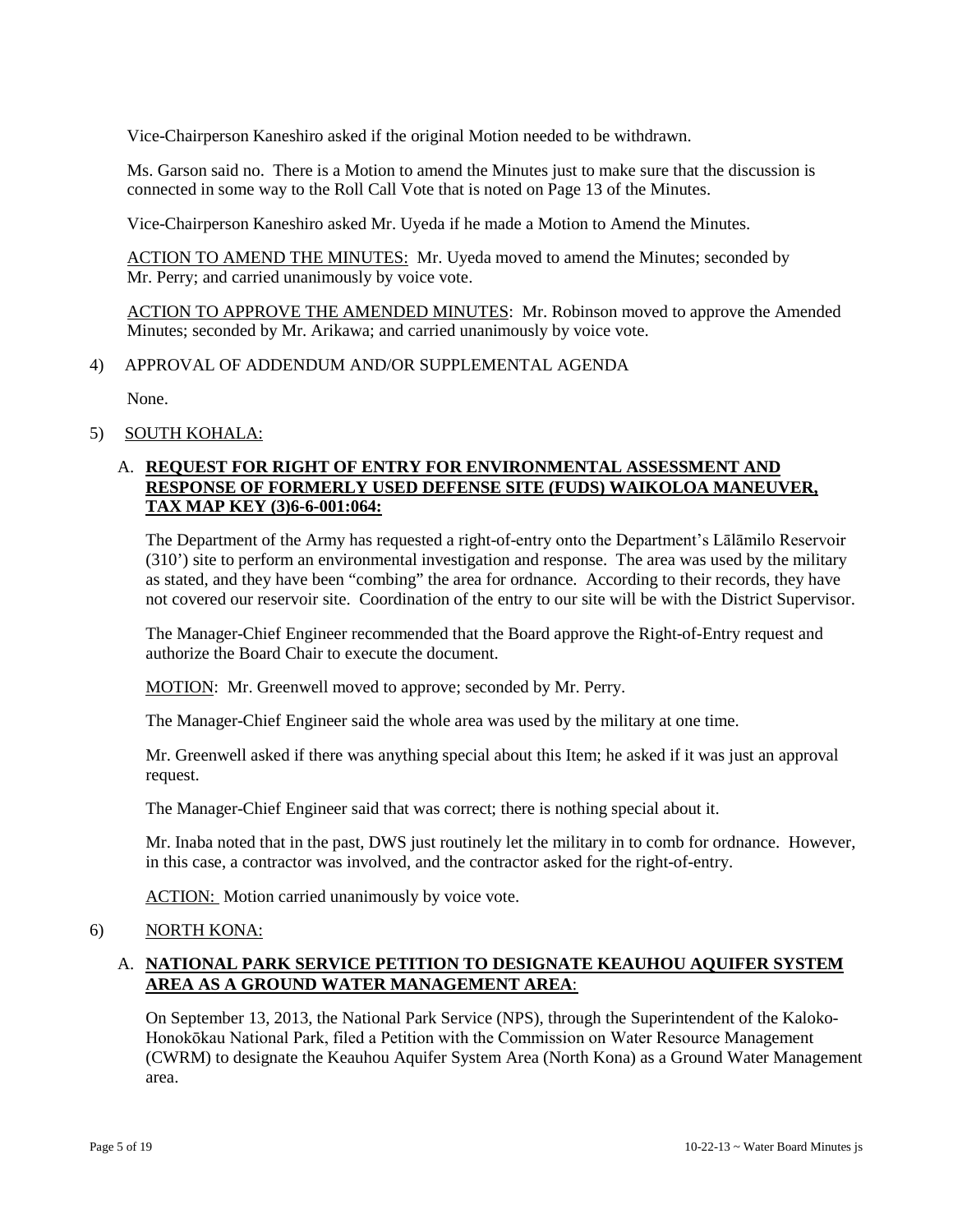The Hawai'i State Water Code, Haw. Rev. Statute Chapter 174C, Park IV, Regulation of Water Use, §§174C-41 to 467, and the Commission's Administrative Rules, HAR §13-171-3 to 9, provide that the Commission consult with the Mayor, County Council, and County Board of Water Supply about the petition.

Under Haw. Rev. Stat. §174C-41, the Chairperson of CWRM was to make a recommendation whether or not to pursue the designation process within 60 days of receipt of the Petition or such additional time as may be reasonably necessary to determine that there is factual data to warrant the proposed designation. The 60-day deadline is November 12, 2013.

The Department had submitted a request to the Commission to extend the consultation period. The County Council, the Mayor's Office and Planning Department made similar written requests.

The Manager-Chief Engineer said that he and the Deputy had attended a CWRM meeting on Oahu, where the Commission granted the time extension for review and comments on the petition, from the initial 60-day period which would have ended in November of this year, to December 2014. Based on that, DWS will be gathering information, but as NPS requested, DWS will not be submitting anything formally anytime soon. CWRM noted as they granted the time extension, that there were four studies still pending, which are expected to be completed sometime in September 2014. CWRM wants to see what the study results are, and meanwhile, the comment period on the petition moves forward, the Manager-Chief Engineer said.

Vice-Chairperson Kaneshiro asked for confirmation that today's Item is for information purposes only; no action is to be taken today.

The Manager-Chief Engineer confirmed this.

Mr. Uyeda noted that CWRM Resource Management Office staff had provided some background information to DWS; he asked that this information be made available to the Water Board.

The Manager-Chief Engineer said yes, the information will be supplied to the Board.

The Deputy noted that at the meeting, CWRM staff had told him and the Manager-Chief Engineer that they were willing to appear before the Board to further explain what a ground water management area designation really means, and what the implications were.

Mr. Robinson expressed concern, recalling that he had written letters in support of the creation of the National Park at Kaloko-Honokōhau. The expectation had been that the park would be a great thing, but the National Park has instead proved at every turn to be difficult or in opposition to things. He cited the long-delayed Queen Ka'ahumanu Highway Widening project. NPS's attempt to designate the ground water management area would prevent creating more water, he said. Mr. Robinson said he had been to the park twice, and both times he was asked to move because he was picnicking in the wrong location. While expressing deep disappointment, Mr. Robinson said he believed the Board needed outside legal counsel to represent the Board in the action before CWRM; he was very concerned that DWS might not be able to create more water for the people of Kona. He said he could not understand why NPS was so concerned about water, when they have a passive-use park at Kaloko-Honokōhau.

The Manager-Chief Engineer said that was a good comment. He said that NPS was concerned about the ground water flow into the area's aquiline ponds. He noted that several years ago, DWS partnered with stakeholders in the area, and provided a venue to submit data/information regarding ground water in the area. This was done through the ongoing Kona Water Roundtable. DWS will probably be convening additional Roundtable meetings to bring forth more information regarding the ground water flow in the area. Noting that CWRM staff are willing to appear before the Board, the Manager-Chief Engineer said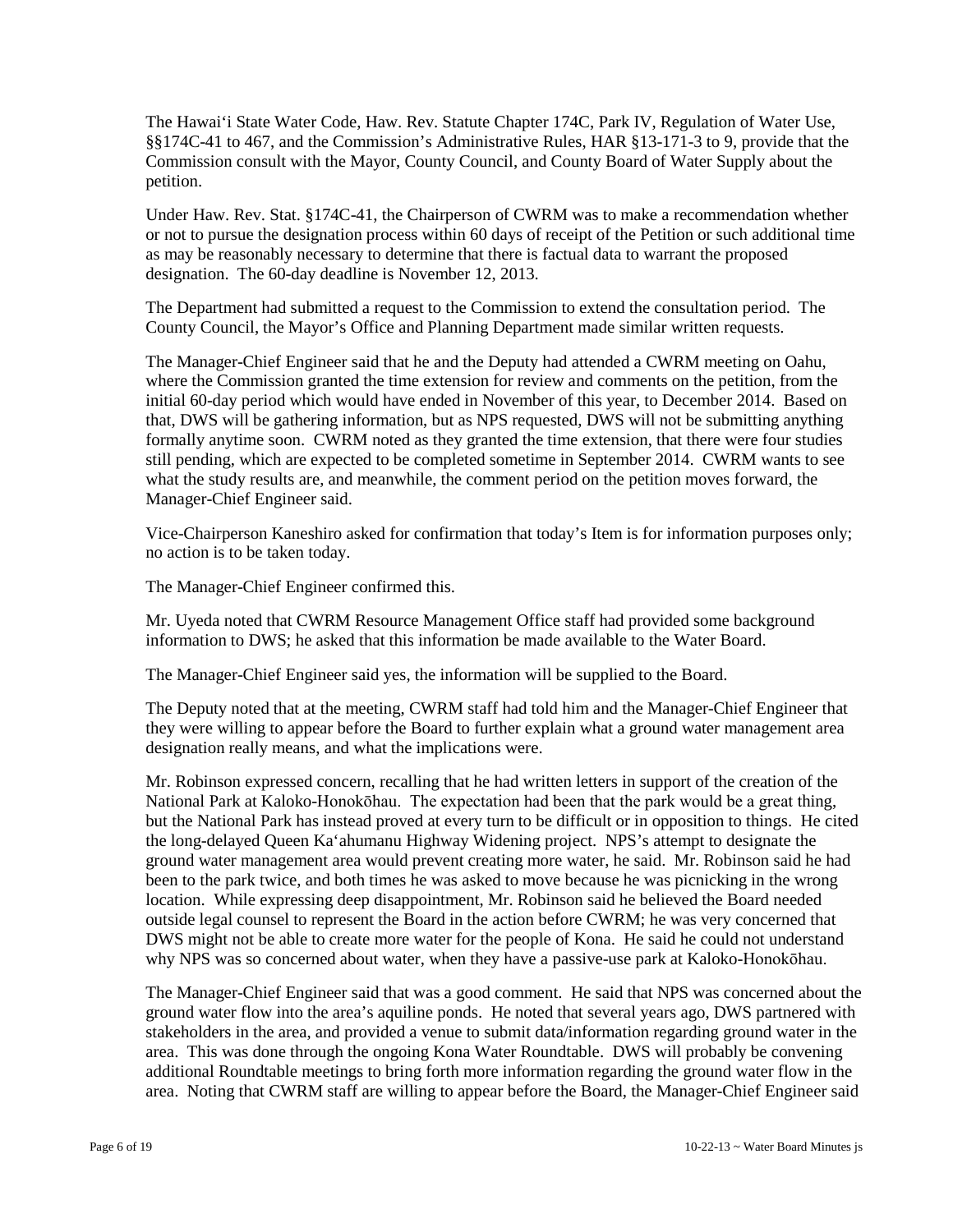that CWRM staff have been invited by the County Council to a community meeting in Kona on November 19. That meeting will deal with concerns regarding the designation. He suggested that interested Board members might want to attend that meeting.

Mr. Uyeda recommended that CWRM staff be invited to the Water Board's next meeting, which will be in Kona, where the CWRM staff can educate the Board. The location would be good because it is close to the National Park, he added.

The Manager-Chief Engineer said DWS could invite both CWRM and NPS to appear before the Board at the November meeting.

Mr. Greenwell asked if there were any projects that would be put on hold if the designation issue drags on.

The Manager-Chief Engineer said no, DWS's projects at this point in time are proceeding as normal. The only project that might be affected by this designation is a project by a private developer. He said that DWS's current projects in Kona such as the Kona Ocean View Improvement District are proceeding as normal. As for the Queen Ka'ahumanu Highway Widening project, he did not know when the construction Notice to Proceed will be granted by the State Department of Transportation (DOT). DWS has gotten the design Notice to Proceed, and DWS is still waiting to coordinate with the project's consultant. The Waiaha/Dan Bolton/Kohanaiki project in Kona, whose agreement was struck earlier this year with DWS, is in progress, he added. However, there is concern over what effect the designation will have on future projects, the Manager-Chief Engineer said.

The Deputy said that the implications/consequences of a ground water management designation are not entirely clear – even to DWS. DWS would welcome CWRM staff to come and provide information so that DWS has a better understanding of what may happen if the designation goes through.

Mr. Robinson said that the concern is that it may stop projects from happening. The creation of the Kaloko-Honokōhau National Park was seen as a job creator for local people, and the anticipation was that the park would remove invasive species and replace them with native plants, etc. He said he has seen none of that. It has become a park that is looking to stop development, and Mr. Robinson said this frustrates him.

Vice-Chairperson Kaneshiro asked whether impact studies are done when wells are drilled, to see what effect the wells have downstream.

The Manager-Chief Engineer said yes, an Environmental Assessment (EA) is done as part of the process of drilling wells and developing water sources. Once the EA is done, the construction process can begin. There is a period during which the well must be pump-tested, to see whether or not the pump test will affect the ground water. If there is a well close by, the pump test will also monitor the effects of the pump test on the neighboring well.

Vice-Chairperson Kaneshiro asked if such testing is done on near-shore waters such as aquiline ponds, to see how they are affected by well drilling.

The Manager-Chief Engineer said no, DWS has not done any monitoring as far as pump testing of the wells up mauka. He also did not recall any monitoring by DWS of the aquiline ponds or off-shore waters.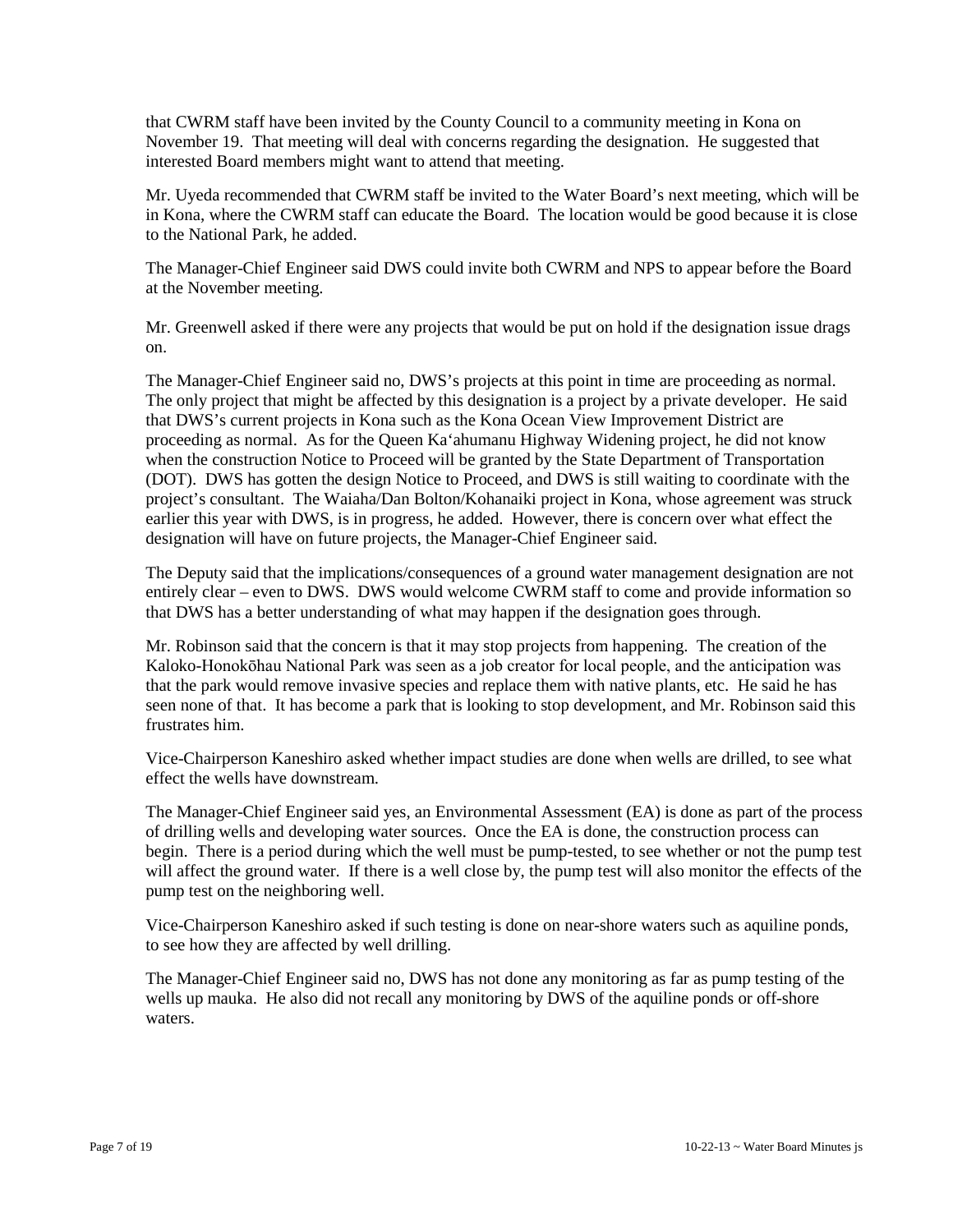# B. CORRESPONDENCE RE: ACCESS TO KALAOA WELL SITE FROM REV. NORMAN KEANA'AINA:

The Manager-Chief Engineer said the Department had received correspondence from Rev. Norman Keana'aina demanding certain things from DWS for accessing the well site. DWS responded by saying that DWS had every right to be there, and left it at that; DWS is operating at the well site as normal.

Ms. Garson said that the correspondence was received just prior to the September Board meeting, and so the Item could not be agendized for that meeting. The reason that this Item appears on the October Agenda is to show that the correspondence was distributed to the Board, and to enable the Board to discuss the matter if it wishes to do so. This Item is for information to the Board, she added.

MOTION: Mr. Robinson moved to go into Executive Session; seconded by Mr. Perry, and carried unanimously by voice vote.

# C. **EXECUTIVE SESSION RE: CORRESPONDENCE REGARDING ACCESS TO KALAOA WELL SITE FROM REV. NORMAN KEANA'AINA:**

The Water Board was expected to convene an executive meeting, closed to the public, pursuant to Hawai'i Revised Statutes, Sections 92-4 and 92-5(a)(4), for the purpose of consulting with the Water Board's attorney on questions and issues pertaining to the Water Board's powers, duties, privileges, immunities and liabilities. A two-thirds vote pursuant to HRS Section 92-4 is necessary to hold an executive meeting.

*(Executive Session began at 10:33 a.m. and ended at 10:47 a.m.)*

# D. **JOB NO. 2012-985,** HUALĀLAI DEEPWELL **REPAIR – TIME EXTENSION REQUEST:**

The Department of Water Supply requested a contract time extension on behalf of the contractor, Beylik Drilling and Pump Service, Inc., to January 31, 2014. This is due to unforeseen events involving failure of the existing step-up transformer. Well installation was completed on July 23, 2013. During start-up and testing, the well continuously tripped on high amps. Testing conducted in conjunction with the Contractor and motor manufacturer concluded that the existing transformer has degraded to a point that it no longer can support the motor load and requires replacement. This event was beyond the control of the Contractor and the original scope of the repair.

*Note: There are additional costs associated with this time extension. Material and labor cost for replacement transformer to be conducted by Change Order request (see below).*

 $1<sup>st</sup>$  time extension – 123 calendar days

The Manager-Chief Engineer recommended that the Board approve a contract time extension to Beylik Drilling and Pump Service, Inc., of 123 calendar days for JOB NO. 2012-985, HUALĀLAI DEEPWELL REPAIR. Upon approval, the contract completion date will be revised from September 30, 2013, to January 31, 2013.

MOTION: Mr. Greenwell moved to approve; seconded by Mr. Perry.

The Manager-Chief Engineer made a correction to the Recommendation; the end date should be January 31, **2014**. He noted that the contractor detected a problem with the transformer during the process of getting the well on-line. This time extension is aimed at getting a new transformer to the site; it will take some time to get it there. DWS was unable to find on the island a similar transformer that fit the specifications.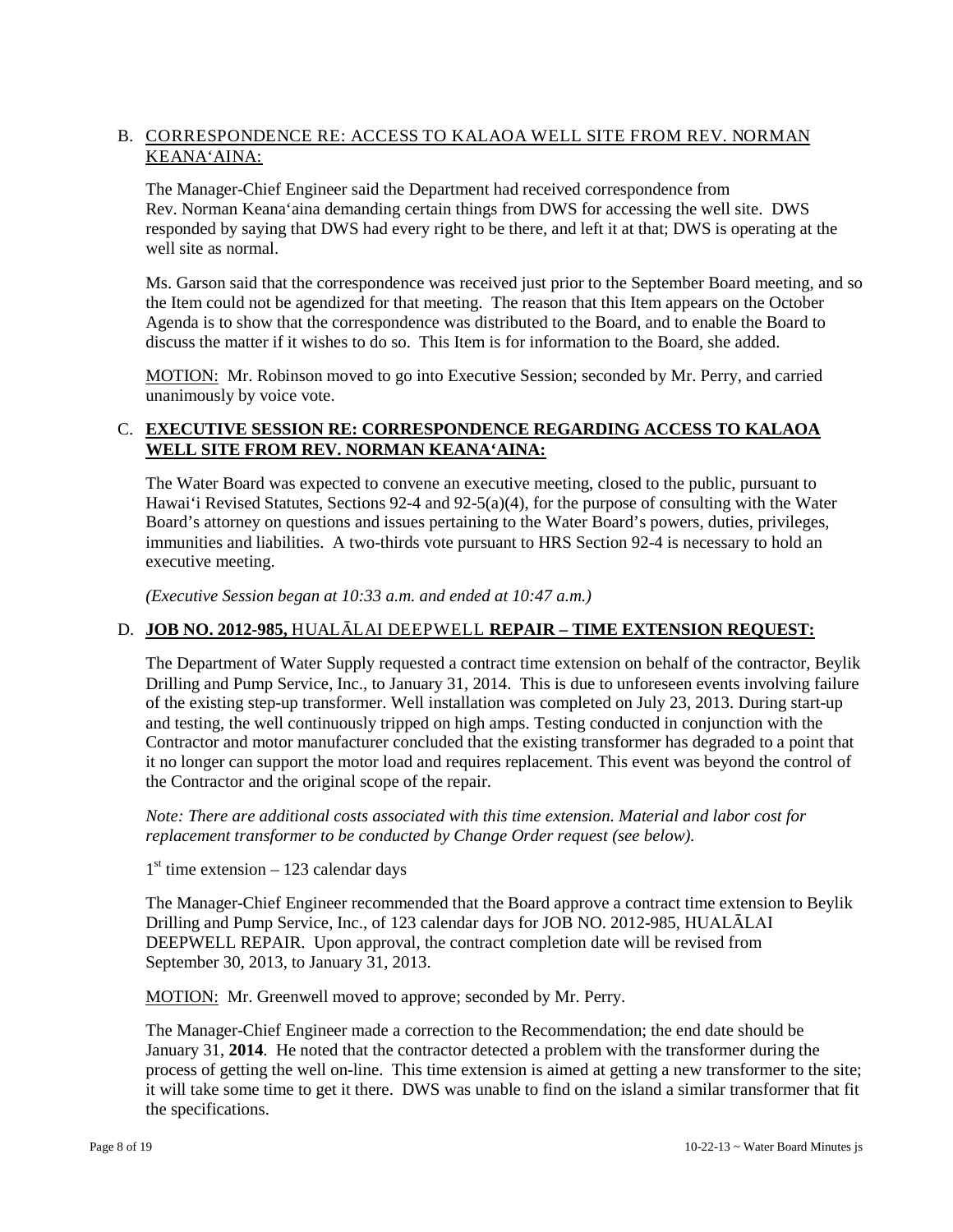Mr. Uyeda asked if the original contract work has been completed.

The Manager-Chief Engineer said that it will not be completed until DWS can start up the well with the new transformer.

Mr. Uyeda asked when DWS discovered that the transformer was not good.

Mr. Young said that it was discovered when the pump was installed. After the pump testing, DWS got high amps; DWS started trouble-shooting as a result, he said.

Mr. Uyeda asked whether the original contract work was fulfilled within the allotted timeframe.

Mr. Young confirmed that it was.

The Manager-Chief Engineer noted that the next Item on the Agenda references this matter as well; DWS in the next Item is requesting additional funds because of the high cost of the transformer.

ACTION: Motion carried unanimously by voice vote.

### E. **JOB NO. 2012-985,** HUALĀLAI DEEPWELL **REPAIR – CHANGE ORDER:**

The contractor, Beylik Drilling and Pump Service, Inc., requested a contract change order to replace the existing step-up transformer for Hualālai Deepwell. Due to age and degradation of the existing transformer, it can no longer support the electrical load of the motor and requires replacement. Total project costs shall not exceed \$181,645.00. The description of additional materials and associated fees are as follows:

| <b>ITEM</b> | <b>DESCRIPTION</b>                                       | <b>AMOUNT</b> |
|-------------|----------------------------------------------------------|---------------|
|             | Additional funds required for replacement 750kVA step-up | \$94,500.00   |
|             | transformer, installation, disposal and freight costs.   |               |
|             | <b>TOTAL</b>                                             | \$94,500.00   |

Original Contract Amount: \$ 79,223.00 Original Contingency amount: \$ 7,922.00 Additional Contingency request: \$94,500.00

The Manager-Chief Engineer recommended that the Board approve an increase in contingency of \$94,500.00 to Beylik Drilling and Pump Service, Inc., for JOB NO. 2012-985, HUALĀLAI DEEPWELL REPAIR.

MOTION: Mr. Perry moved to approve; seconded by Ms. Iokepa-Moses.

Mr. Greenwell observed that the Board did not have much choice regarding the change order, since the Board had already approved the 123-day time extension to replace the transformer.

The Manager-Chief Engineer acknowledged that the two Hualālai items could have been combined.

Ms. Iokepa-Moses quipped that the Board should have approved the price before the time extension.

Mr. Uyeda asked whether the transformer was being shipped by air or by barge.

Mr. Young said it will be shipped by boat and cross-country.

Mr. Uyeda asked how much more it would cost to fly in the transformer.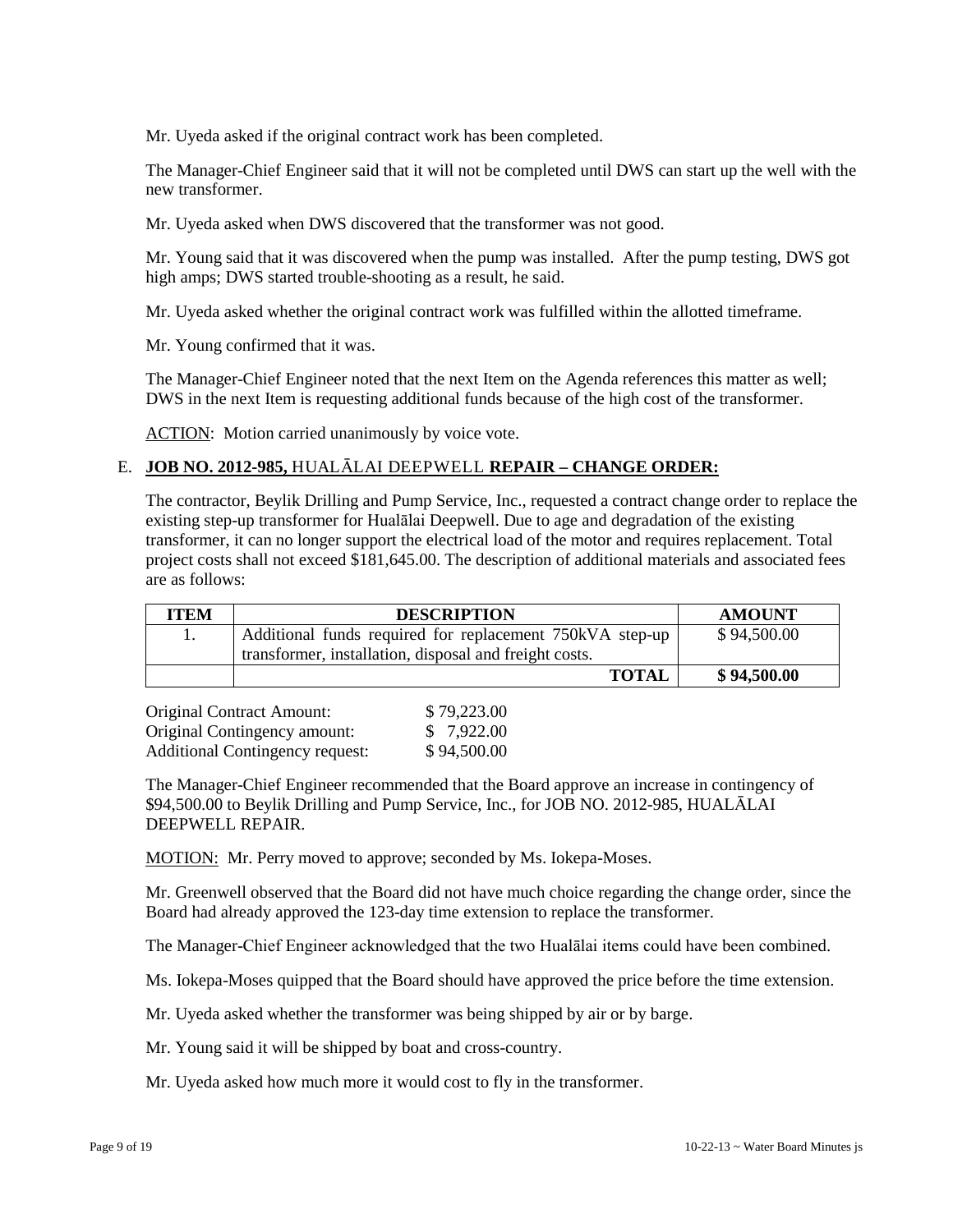Mr. Young said it would probably add another \$30-40,000.00 to ship by air.

The Manager-Chief Engineer said that would be a safe assumption.

Mr. Uyeda said that in that case, it would be more feasible to grant the time extension versus flying in the transformer.

The Manager-Chief Engineer noted that DWS went out to bid on the repair of the QLT Well in the same area, just south of the Hualālai Well. DWS went through the normal process of bidding that repair project out, thinking that the Hualālai Well would be back on-line. The QLT Well is showing signs of deterioration, and if something happens with that well, DWS may have to change course by expediting things, i.e., going through emergency procurement procedures. Right now, DWS is going through the normal process, crossing its fingers that nothing happens to the QLT Well.

ACTION: Motion carried unanimously by voice vote.

### 7) MISCELLANEOUS:

### A. **DEDICATION OF WATER SYSTEMS**:

The Department received the following documents for action by the Water Board. The water systems have been constructed in accordance with the Department's standards and are in acceptable condition for dedication.

**1.** GRANT OF EASEMENT **AND BILL OF SALE\*** Subdivision Name: Kona Vistas Subdivision, Unit 4 Subd. Appl. No. 2005-000227 Grantor: Kona Vistas, LLC Tax Map Key: (3) 7-6-027: 105 portion Zoning: Not Available No. of Lots: 26 Facilities Charge: \$25,145.00 Final Inspection Date: 08/13/13 Water System Cost: \$319,946.00

\*Corporation Counsel to provide details.

### **2. BILL OF SALE**

Subdivision Name: Kamakana Village, Phase 1-A Subd. Appl. No. 2011-001105 Seller: FHT Kamakana, LLC Tax Map Key: (3) 7-4-021:026, 035-040 and 044 Zoning: A-5a and RS-15 No. of Lots: 6 Facilities Charge: \$93,500.00 Date Paid: 12/08/2011 Final Inspection Date: 07/02/2013 Water System Cost: \$411,900.00

### **3. GRANT OF EASEMENT AND BILL OF SALE /** BILL OF SALE

Subdivision Name: Mohouli Heights Senior Neighborhood Project, Phase 1 Subd. Appl. No. 2011-001115 Grantor / Seller: HICDC / County of Hawaii Tax Map Key: (3) 2-4-177 and 178 Zoning: RM-4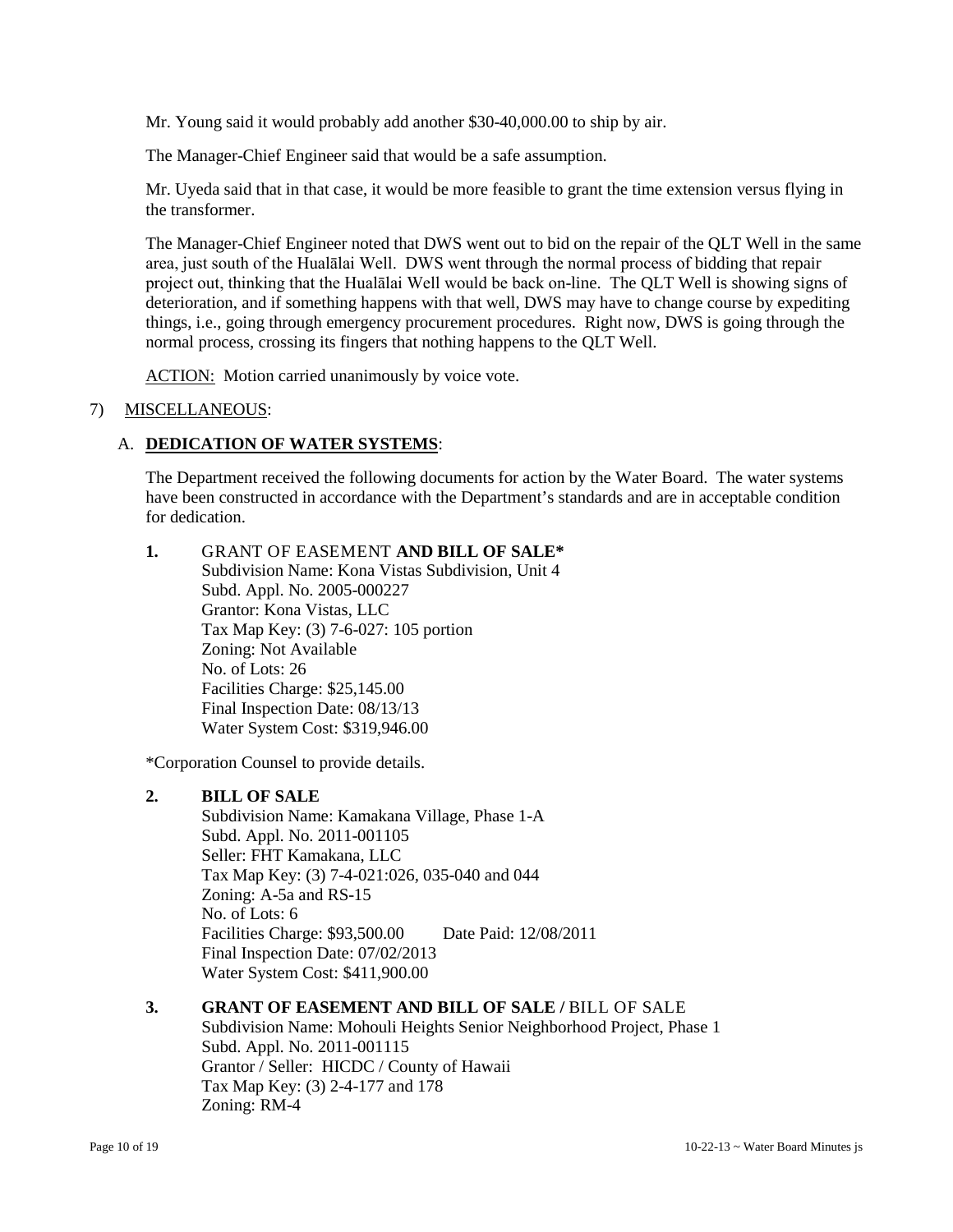No. of Lots: 1 Facilities Charge: \$253,000.00 Date Paid: 7/26/2012 Final Inspection Date: 10/10/2013 Water System Cost: \$155,331.00

### **4. GRANT OF EASEMENT AND BILL OF SALE**

Subdivision Name: Kapua II Mahi'ai Subdivision Subd. Appl. No. 2011-001045 Grantor / Seller: EWM Enterprises, LP Tax Map Key: (3) 5-4-008:001 Portion and 5-4-010:029 Portion Zoning: FA-2A No. of Lots: 10 and Roadway Lot 11 Facilities Charge: \$1,190.00 Date Paid: 8/12/13 Final Inspection Date: 10/04/13 Water System Cost: \$76,041.00

The Manager-Chief Engineer recommended that the Water Board accepts these documents subject to the approval of the Corporation Counsel and that either the Chairperson or the Vice-Chairperson be authorized to sign the documents.

MOTION: Mr. Robinson moved to approve all four items; seconded by Mr. Perry.

Ms. Garson gave details on the first item, regarding the Kona Vistas Grant of Easement and Bill of Sale. Ms. Garson noted that in the past, she had told the Board that she would notify them in the event that any potential grantor changed DWS's typical form on grants of easement/bills of sale. Kona Vistas added language to the Grant of Easement/Bill of Sale document, that would allow Kona Vistas to put a building or possibly a gate on the access to the subdivision, so long as it did not interfere with the facilities and so long as DWS was provided with a lock (in case Kona Vistas installs a gate). That kind of language is typically contained in DWS's gate agreements; Ms. Garson had provided a gate agreement to Kona Vistas, and they lifted that language from the gate agreement and inserted it into the Grant of Easement/Bill of Sale. Ms. Garson said that the last time she spoke to Kona Vistas' attorney, there was not going to be a gate, but Kona Vistas wanted the option to have a gate if they wanted to, so that gate language was included. She also noted a minor change regarding counterpart language. This is not an issue, she said. Ms. Garson said she just wanted to point out that Item 1 is different from the other dedications that the Board has in front of it today.

ACTION: Motion carried unanimously by voice vote.

Ms. Garson noted that the Board was approving all four of the water systems listed here.

### B. **DEPARTMENT OF WATER SUPPLY PROPOSED TABLE OF ORGANIZATION:**

The Department recognizes the need to revise its current table of organization to align with current and future needs as identified in the Strategic Plan. As such, the Department proposes the following:

### REVISED POSITION ORGANIZATION CHART -- ADMINISTRATION DIVISION – PUBLIC RELATIONS BRANCH

#### *(This Item was deferred at the September 24, 2013, Water Board meeting.)*

The Department proposes to amend its Table of Organization, Position Organization Chart, Public Relations Branch by creating a Public Relations Section, a Strategic & Business Plan Section, and a Support Section. The proposed amended branch will allow the Department to better administer and execute public information, education, and strategic planning programs. The existing Public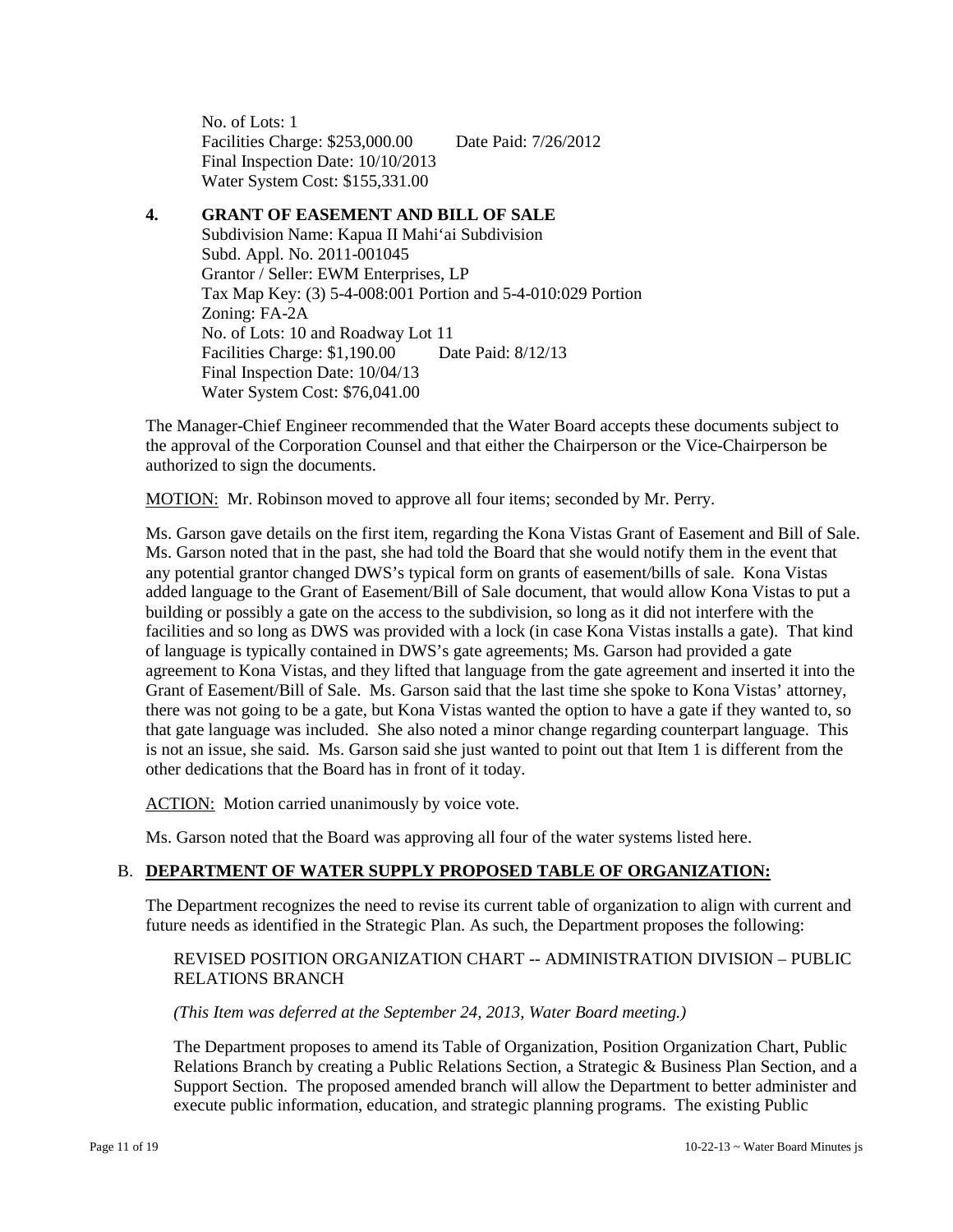Information Education Specialist position is proposed to change to an Information and Education Manager (SR-26) that will supervise the proposed subordinate positions: Public Relations Technician I (SR-14), Public Relations Technician II (SR-16), Information and Education Specialist I (SR-18), Information and Education Specialist II (SR-20), Information and Education Specialist III (SR-22), and a Clerk III (SR-10).

The proposed changes will provide the Department the ability to meet its goals of improved efficiency, through the appropriate separation and distribution of workload. Please note that although numerous positions appear on the proposed organization chart, positions will only be filled as needed.

This matter was deferred by the Board at the previous meeting to allow the Manager-Chief Engineer to consult with Vice-Chairperson Kenneth Kaneshiro.

The Manager-Chief Engineer said that after much discussion, he recommended that this matter be tabled, i.e., removed from the Agenda.

Ms. Garson said the Manager-Chief Engineer was withdrawing this Item, so no action was called for.

# C. **AD HOC COMMITTEE PURSUANT TO HRS SECTION 92-2.5(B) TO PRESENT, DISCUSS AND/OR NEGOTIATE FOR LEGISLATION REGARDING THE PLACEMENT OF SUCH LIENS ON REAL PROPERTY FOR NON-PAYMENT OF WATER BILLS:**

The Ad Hoc Committee is exploring legislation pursuant to HRS Section 92-2.5(B) which would allow the placement of an automatic lien on property for non-payment of water bills. The Ad Hoc Committee will present, discuss, and/or negotiate for such legislation with any necessary person including, but not limited to, any water or wastewater department or division of any county, and/or with any legislators in the State of Hawai`i.

The Ad Hoc Committee is also exploring a revision of the Department of Water Supply Rules and Regulations to hold a property owner responsible for any water bill for water service to such property, whether or not the property owner resides on the property; and that no water service will be granted to such property until all such delinquencies are paid or other agreement is reached.

Mr. Robinson said that the Board would be speaking with the other water departments at the Maui conference the next three days, and will see if there is consensus with the other water departments on this initiative.

The Manager-Chief Engineer said that if there is consensus with the other water departments, he is assuming that Ms. Lee Loy, a member of this Ad Hoc Committee, will be taking the lead as far as having a bill drafted with one of the state legislators representing the Big Island.

Ms. Garson suggested putting this Item and the Ad Hoc Finance Committee Report item on the Agenda *only* when there is something to report.

Mr. Robinson said that this Item will definitely be on next month's Agenda, because there will be a report.

### D. **AD HOC FINANCE COMMITTEE REPORT:**

No report.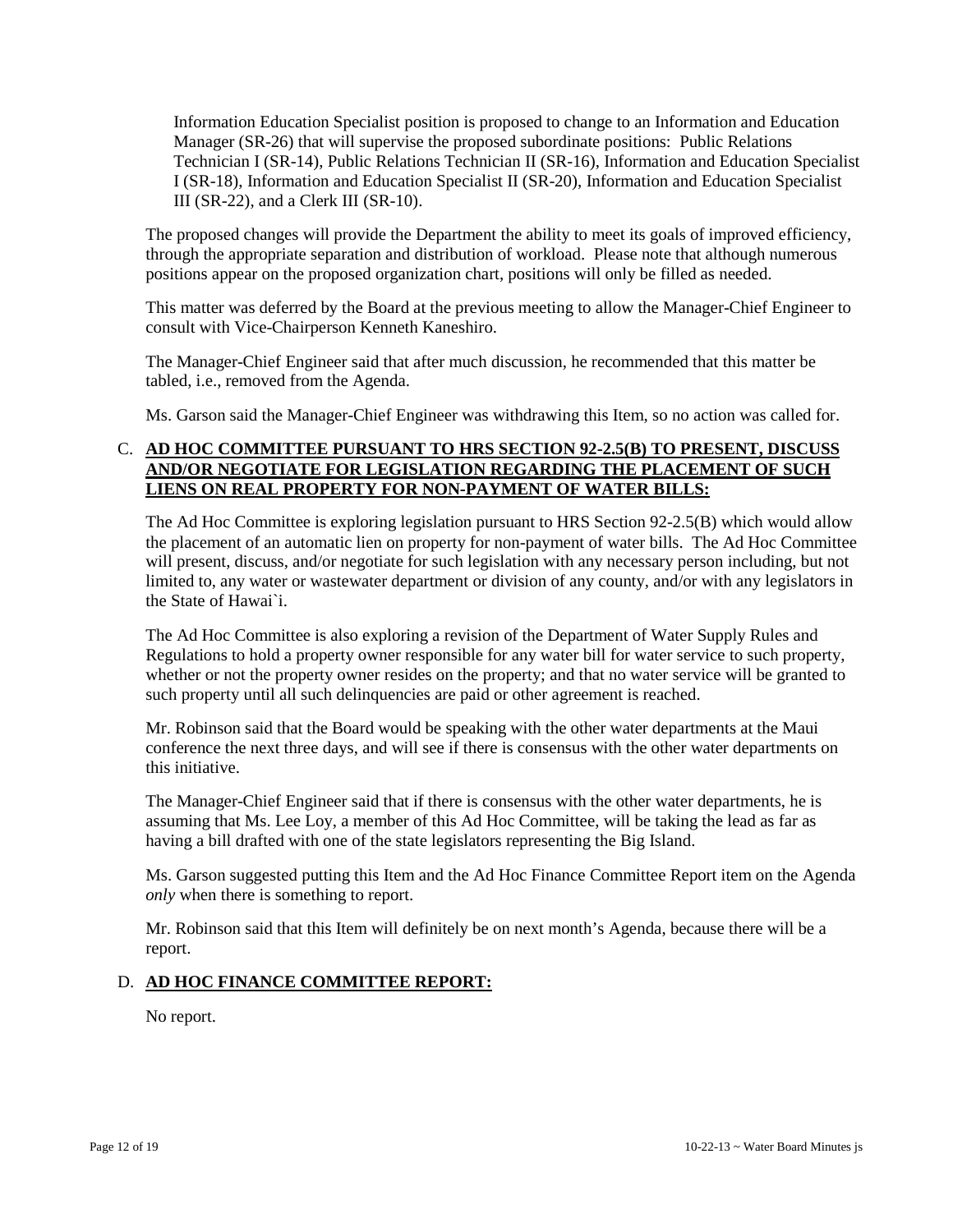# E. **MANAGER-CHIEF ENGINEER'S QUARTERLY UPDATE:**

The Manager-Chief Engineer said the Department had completed the two initiatives on the 2013 Strategic and Business Plan. DWS is now working on following up on the 2014 Strategic and Business Plan with the division heads and team members; a meeting is being scheduled on that, he said.

## F. **MANAGER-CHIEF ENGINEER'S EVALUATION:**

The Board received in their packets copies of an evaluation form for the Manager-Chief Engineer, used by the Water Board for the yearly evaluation of the Manager.

Mr. Robinson asked for confirmation whether the evaluation is to be conducted by the Chairperson, to be reviewed with the Manager-Chief Engineer on a quarterly basis.

Vice-Chairperson Kaneshiro said he believed it had been reviewed a couple of times, but it had not been signed off on.

The Manager-Chief Engineer said the Department is really confused about how the evaluation process is supposed to be taking place. What had normally taken place, with the evaluation of the previous Manager-Chief Engineer, was that the entire Board did the evaluation of the Manager-Chief Engineer. However, the process is different now, whereby the Chairperson will be doing the evaluation. He asked if after that evaluation, there would be a report to the entire Board or something like that. He said he was not clear as to the new process.

Mr. Arikawa asked whether this process was something new; he is new on the Board. He asked how the evaluation was done in the past.

The Manager-Chief Engineer said that the evaluation of the Manager-Chief Engineer had been done at the end of the year by the entire Board; the evaluation form would be passed out to each Board member to fill out. The evaluation forms would be submitted to an Evaluation Committee chair, who would compile the results of each Board member's evaluation form.

Mr. Arikawa asked if, then, this was something new that the Board wants to implement.

Vice-Chairperson Kaneshiro said it had been implemented already. The reason that a quarterly review is done is to make sure that the Manager-Chief Engineer is progressing according to the Strategic and Business Plan's goals and objectives.

The Manager-Chief Engineer confirmed that through Ms. Aton, the Department has provided the quarterly reviews.

Vice-Chairperson Kaneshiro said that he was pretty sure that all of the instructions were in the last report; in the last report the Manager-Chief Engineer would state whether he had completed each goal and objective, and if not, he would explain why it had not been completed. After that, the entire Board would review the last report, to check progress.

The Manager-Chief Engineer said there will be one more quarterly report, in December.

Vice-Chairperson Kaneshiro confirmed that the evaluation was on a calendar basis, i.e., January to December -- not based on fiscal year.

Ms. Garson said that the question was whether the Board was going to do its evaluation in January, after the December quarterly report comes out. She asked if that was what the Board intended.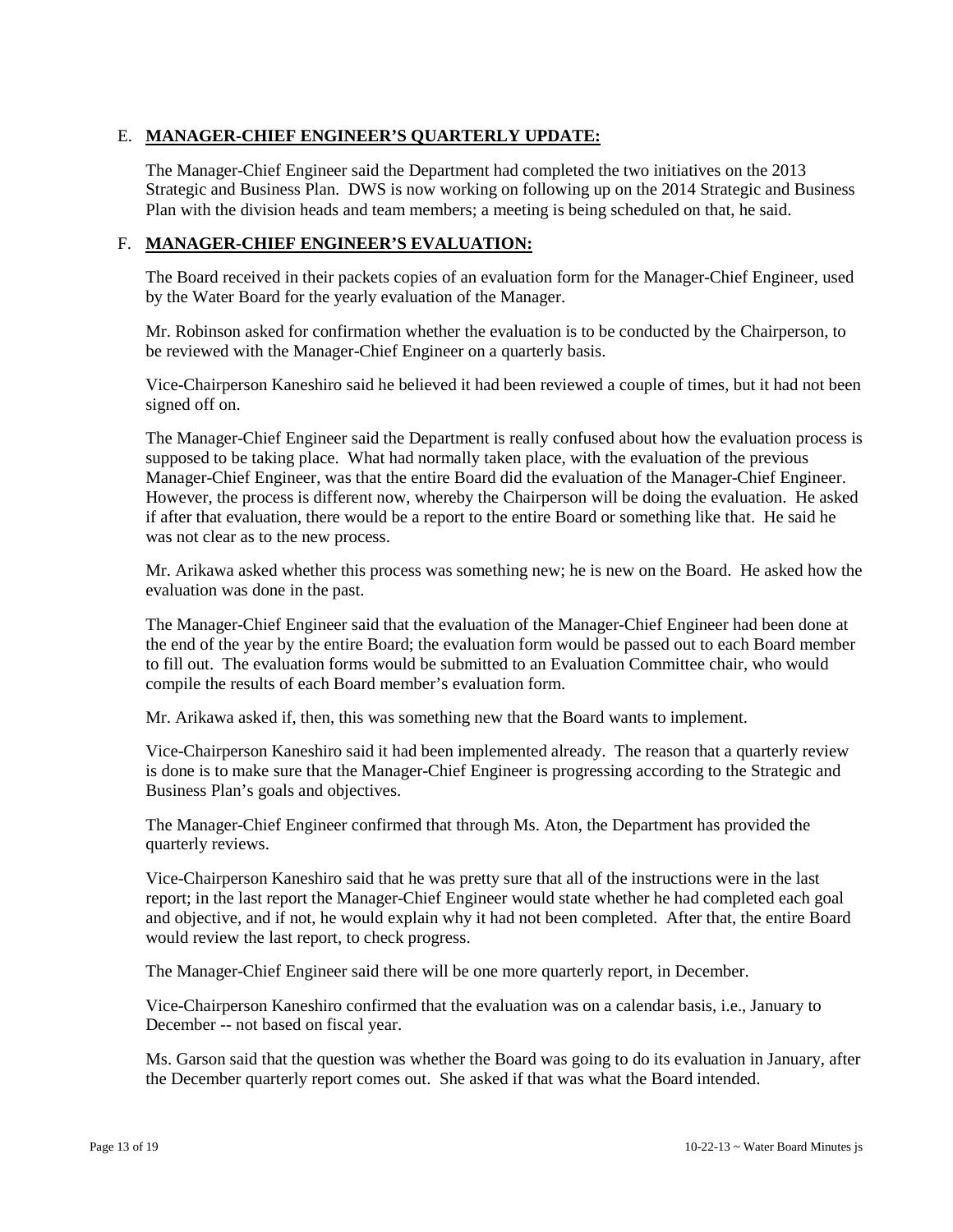Vice-Chairperson Kaneshiro said the report should come out a month before the end of the year, or sometime in between, to make sure that the Board has an opportunity to review everything. He said that the Board may want to take a look at the instructions. There is going to be another Strategic and Business Plan coming up in a few months, for next calendar year. He invited the Manager-Chief Engineer to sit down and discuss any questions or concerns about how the evaluation process is being done.

The Manager-Chief Engineer said he was not clear on whether Vice-Chairperson Kaneshiro would be spearheading an Evaluation Committee, so that the Manager-Chief Engineer could discuss the evaluation and then sign off on the evaluation form. He asked whether that was the process that Vice-Chairperson Kaneshiro was looking at right now.

Vice-Chairperson Kaneshiro said that when the first quarterly review came up, and it was agreed upon, the Manager-Chief Engineer was supposed to have signed it to show that he agreed with all of the goals and objectives. After that, it was supposed to proceed on a quarterly basis, with a timeline on when the various activities were to be completed. That is the reason for the quarterly reviews – to make sure that the Manager-Chief Engineer completes all of his goals and objectives.

The Manager-Chief Engineer said that the Department had provided the Quarterly Report, and so the next Quarterly Report will enable the Board to evaluate his progress. He said he assumed that he could expect some kind of evaluation in December or January.

Vice-Chairperson Kaneshiro said he would have to talk to Chairperson Taniguchi, and get the Evaluation Committee together, etc.

The Manager-Chief Engineer noted that Chairperson Taniguchi's term ends in December.

Vice-Chairperson Kaneshiro acknowledged that this first time around is a bit difficult, but next year and in following years, the evaluation process will be much easier.

The Manager-Chief Engineer said yes, it is a bit different from the way the evaluation process was handled before.

Vice-Chairperson Kaneshiro said yes, that it because this evaluation is more detailed and specific than in the past.

# G. **ENERGY MANAGEMENT ANALYST UPDATE:**

Ms. Myhre said the Lālāmilo Power Purchase Agreement was signed, with all of the requests that the Board had made at last month's meeting included, without negotiations. She noted that among the things included was an example of liquidated damages, as suggested by the Board. Preparations for the EA have started; the bird radar studies are finishing up, and things look promising. Ms. Myhre expects to provide a schedule for the Board next month.

DWS has applied for a grant, with support from State Civil Defense, for money to get some more emergency generators, and to connect DWS's existing generators more permanently. With the partial government shutdown, it is not clear what the status is; things are backed up a bit, Ms. Myhre said.

Ms. Myhre said she will have a Quarterly Report, providing a full snapshot on the Department's energy use, etc.

Mr. Greenwell asked if there were any grants or federal or state monies to assist District 9 amid its drought situation. He noted that DWS's energy consumption is going to spike over the next few months, as the pumps in Waimea run full-time.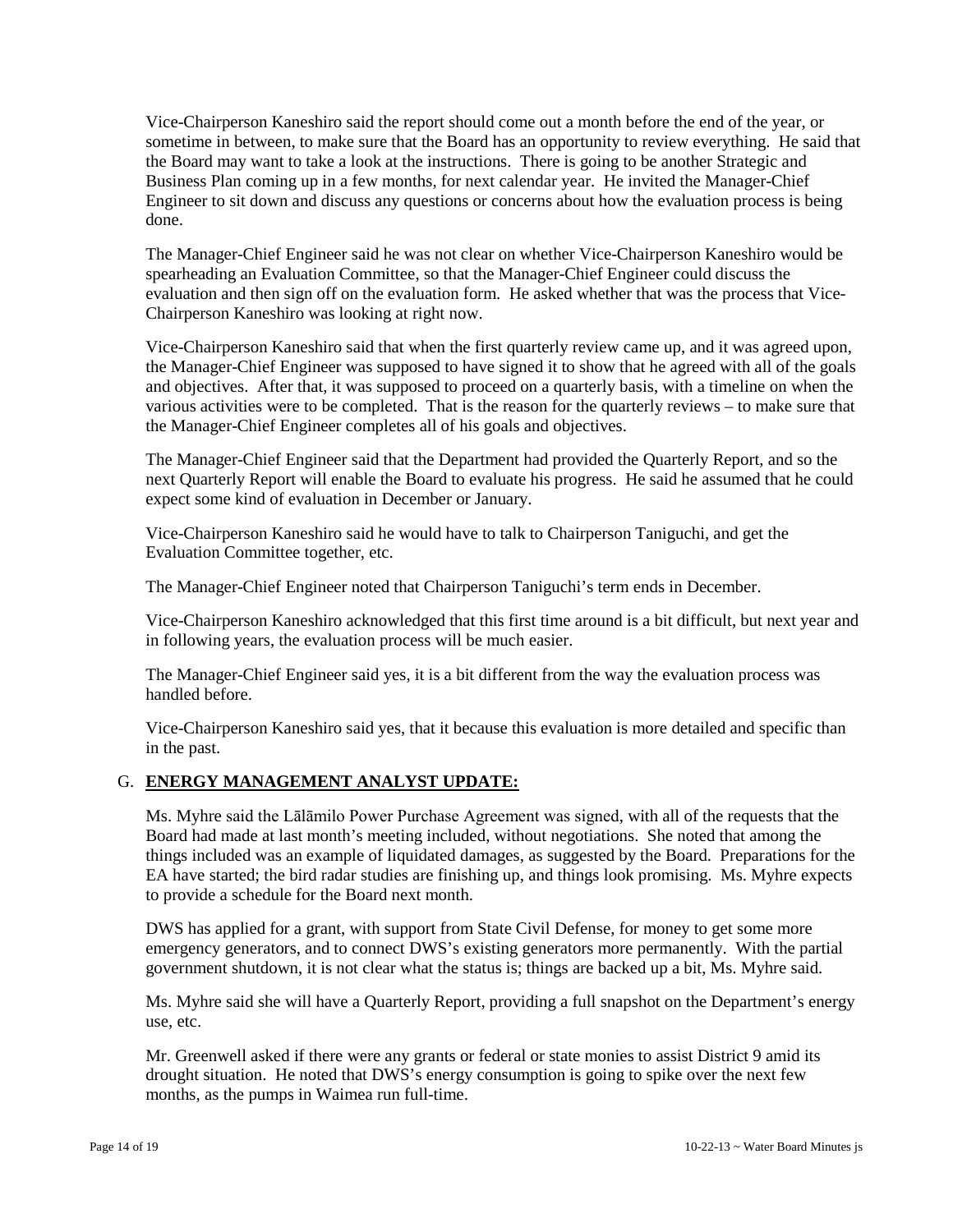Ms. Myhre said she was not sure if there are grants to pay the electric bill.

The Manager-Chief Engineer said that Mr. Greenwell probably knows more as far as grants; he was not sure if the Department of Agriculture or other agencies have grants to help farmers. Normally, there are grants for improvements to water facilities. DWS is always on the lookout for such grants. The only improvement project that DWS currently has in Waimea is the Reservoir repair project. DWS is working closely with FEMA for reimbursements for those improvements. At this point, he did not think there were any grants like what Mr. Greenwell is seeking.

Mr. Greenwell said that maybe he framed his question wrongly; he was asking for some kind of assistance for District 9 because of the drought situation that it faces. He suggested seeking help with the electricity needs for pumping water, because so much pumping is being done now amid the drought.

Ms. Myhre said the Department can look into that.

The Deputy said that the Department can also talk to Mr. Neal Fujii at CWRM, to ask if there are any options available regarding drought-related funding sources.

Mr. Robinson complimented Ms. Myhre for her hard work in reaching agreement on the PPA for the Lālāmilo Windfarm, which he considered a very big deal.

The Manager-Chief Engineer thanked Ms. Myhre for taking the lead on the PPA. He noted that Ms. Myhre worked very closely with the County Research and Development Department's Mr. Will Rolston and the National Renewable Energy Laboratory (NREL) to hammer out the PPA. The Manager-Chief Engineer said that without Ms. Myhre, the PPA would not have happened.

### H. **MONTHLY PROGRESS REPORT**:

Mr. Greenwell asked about the Waimea Well Development Phase II project. According to the C.I.P. spreadsheet, the project is waiting on the completion of repairs of Waikoloa Reservoir No. 1. He noted that the date for the Waimea Well project is 2005. He asked whether the Reservoir repair was still going to hold up the Waimea Well project; he asked if DWS could step ahead and start the Waimea Well project. He also asked about the Puakō Waterline Replacement project, dated 2004; he asked if that project needs to be attended to amid deterioration of the pipe.

Mr. Inaba said regarding the Waimea Well project, DWS needs to wait until the repairs of Reservoir No. 1 are completed because to do the Waimea Well project means taking the Waimea Well out of service. Right now, the Waimea Well is providing the lion's share of the water in the area, and it is pumping 24/7, Mr. Inaba said. Regarding the Puakō Waterline Replacement, the project is back on the C.I.P. list, but funding is an issue. DWS has an array of projects but currently, there are not enough funds in the C.I.P. or Facilities Charge Account to do all of the projects. DWS has been proceeding with projects that are up on the priority list; the Puakō project is back on the list and DWS intends to do it. It is slated for Fiscal Year 2015, but DWS may bump it up, Mr. Inaba said.

Mr. Greenwell said that sounds good. The only reason he was asking is because there is a lot of deterioration because of salt intrusion on the pipe, and because of the clientele that is being serviced by that waterline. He said he would hate to see DWS get into a situation such as the one facing Oahu.

Mr. Inaba said that he is aware that residents really want it taken care of.

Mr. Greenwell said he wants the Water Board to remain semi-autonomous.

Vice-Chairperson Kaneshiro asked about the Āhualoa-Honoka'a Transmission Line project, which is almost completed. People have been asking him when they can apply for water meters, he said.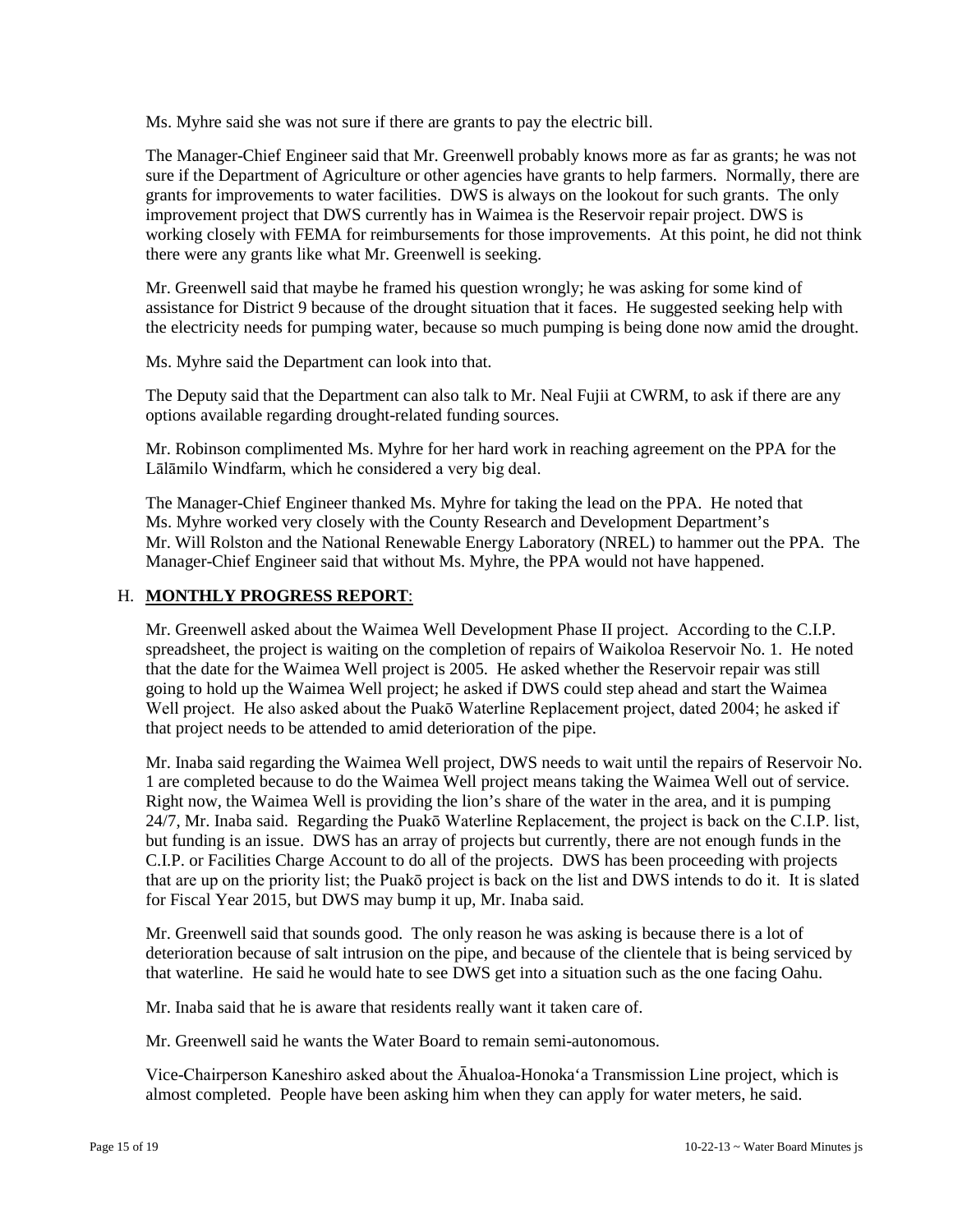Mr. Inaba said that Phase I of this project is completed, and DWS hopes to put Phase II out to bid by the end of the year. The consultant has virtually all of the approvals in hand, but is arranging to meet with State Highways Division on minor issues like traffic control. The Use and Occupancy Agreement is being submitted to the Rights of Way branch of State Highways; with that approval DWS will be able to put the project out to bid by the end of the year, he said. DWS is providing additional water through the transmission line to the upper portion above the highway.

Vice-Chairperson Kaneshiro said people are asking him when they can apply for meters on the makai side of the highway.

Mr. Inaba said DWS has about a couple million dollars' worth of work to do to bring the water down across the highway.

Vice-Chairperson Kaneshiro said that will be some time; he asked if it would be done sometime in the latter part of next year.

Mr. Inaba said yes, hopefully it would be sometime in the latter part of next year.

Mr. Robinson asked whether CTS (the contractor for the Palani Road Transmission Line project) was done.

The Manager-Chief Engineer said yes, they are done. All that remains is finalizing the paperwork.

Mr. Inaba said yes, the construction is all done, and everything is operational.

### I. **REVIEW OF MONTHLY FINANCIAL STATEMENTS:**

Mr. Sumada drew the Board's attention to the Notice to Customers he had attached to the Monthly Financial Statements. The Notice will be going out to customers this month and next month, to show what the new bill looks like, what changes were made, etc. Meanwhile, the lock box system has been in place for about two weeks, and things are going pretty smoothly, he said. The volume that Customer Service has seen go through the lock box is still quite low, but it is expected to pick up in the next month.

The annual audit has just finished, Mr. Sumada said. The auditors came in for field work last month, and they issued their final report this week. The auditors will appear before the Board to present their findings, probably in December or January.

The Manager-Chief Engineer asked if copies of the report can already be provided to the Board.

Mr. Sumada said as soon as the copies of the report come in, he will distribute them.

Vice-Chairperson Kaneshiro suggested providing customers with definitions of terms such as "standby charge" and "power cost charge," and explanations of how the power cost charge is determined, etc. He noted that the state's boards of water supply are under lots of public scrutiny these days.

Mr. Sumada said that information is included in DWS's rate schedules, which are not necessarily sent to every customer. Those rate schedules are available for customers who are curious as to what the rates are, etc. The rate schedules contain the definitions that Vice-Chairperson Kaneshiro is suggesting.

Ms. Garson noted that the rate schedules are online.

The Manager-Chief Engineer asked Mr. Sumada if, on occasion, such definitions could be included on the customers' bills. He suggested making space for perhaps one definition per bill.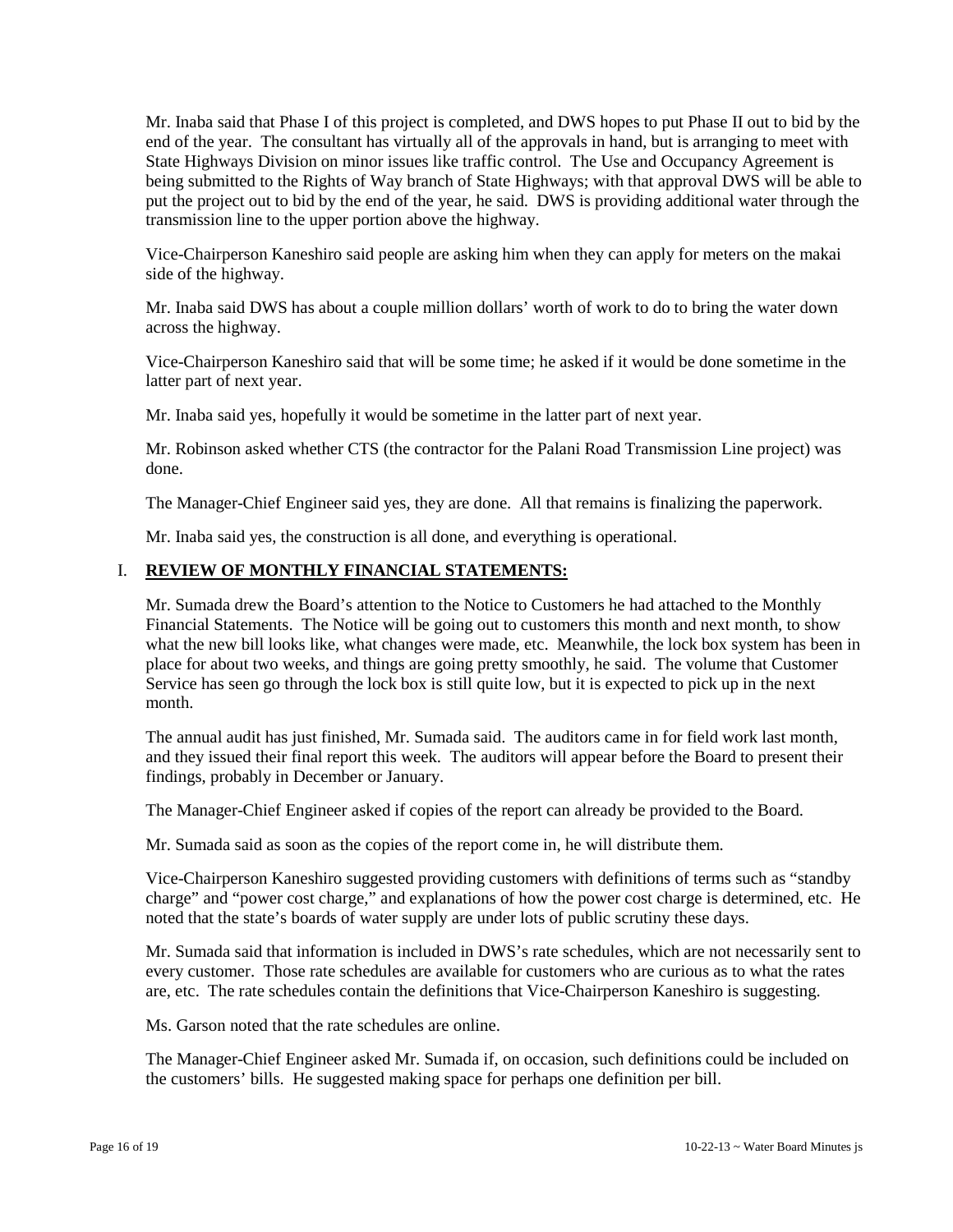Vice-Chairperson Kaneshiro noted a front-page story in the newspaper recently regarding the Honolulu Board of Water Supply (BWS), adding that the Honolulu water department was getting a lot of press lately.

The Manager-Chief Engineer said he was thankful that DWS did not join up with Oahu to do DWS's billing. DWS is not ready to do monthly billing, and plans to stick with bimonthly billing for the time being.

Mr. Greenwell said the article in the paper was on Saturday, and involved with the Honolulu BWS and how its Manager-Chief Engineer, Mr. Ernie Lau, is taking a lot of heat from the City Council and the public.

# J. **MANAGER-CHIEF ENGINEER'S REPORT:**

The Manager-Chief Engineer will provide an update or status on the following:

- 1) Pu'ukala/Kona Ocean View Properties Subdivision Improvement District Update DWS is in the process of executing the contract. Upon execution, DWS will send out the construction Notice to Proceed, probably in mid-November. The Manager-Chief Engineer said he was not clear whether there would be a formal ground-breaking ceremony. Vice-Chairperson Kaneshiro asked if this was the first such Improvement District. The Manager-Chief Engineer said no, there have been several, including the Kona Coastview/Wonderview Improvement District.
- 2) Queen Ka'ahumanu Highway Widening Project Update DWS continues to work on this with State Highways. DWS has not yet seen the redesign drawing; the Department is waiting to see them. Mr. Uyeda asked if the State or Department of Transportation (DOT) had given the Notice to Proceed to Goodfellow Brothers yet. The Manager-Chief Engineer said that DOT has given Goodfellow Brothers the Notice to Proceed for the re-design, but not construction. As soon as DWS gets the redesign drawings, it will get right down to reviewing them. Mr. Uyeda noted that based on DOT's request letter several months ago, DWS should be able to get started on infrastructure. The Manager-Chief Engineer said in reply that the stockpile of pipes continues to sit at the bottom of Kealakehe Parkway; he suggested possibly removing this Item from the Agenda until the construction Notice to Proceed comes through.
- 3) Kawailani Tank Update The Manager-Chief Engineer said the materials for the interior of the tank have come in, but the contractor needs to ensure that whoever does the interior work is trained in the procedures for confined-space work. That training is scheduled for next week. Mr. Inaba said that DWS will be meeting on Friday with the contractor; equipment rentals should be obtained on the tank site, and the equipment will be set up. DWS will go inside the tank with the people doing the interior work, to make sure everybody is on the same page. Work on the interior can commence next week. DWS hopes to chlorinate the tank in about three weeks. Mr. Inaba said the curing time for the sealant is about two weeks, but that could be sped up a bit with some ventilation. The Manager-Chief Engineer said that, based on what Mr. Inaba is saying, the optimistic expectation is that the tank can be in service in a month. Mr. Inaba said maybe in a little over a month. The Manager-Chief Engineer said that once the tank is in service, DWS can start dismantling the old tank, and hopefully meet the December 31 deadline. The important thing is to get the new tank in service. He noted that Mr. Inaba will still have to come before the Board regarding the additional costs for the interior work and the tank removal; Mr. Inaba will probably be ready to do so at next month's Board meeting.
- 4) Waikoloa Reservoir No. 1 Update DWS must do an additional EA for this project, and has found an environmentalist who specializes in this kind of work. The main issue is just getting the EA done, Mr. Inaba said. The Manager-Chief Engineer asked when DWS can go out to bid on this project. Mr. Inaba said hopefully at the end of this year, contingent on FEMA's approval of the EA.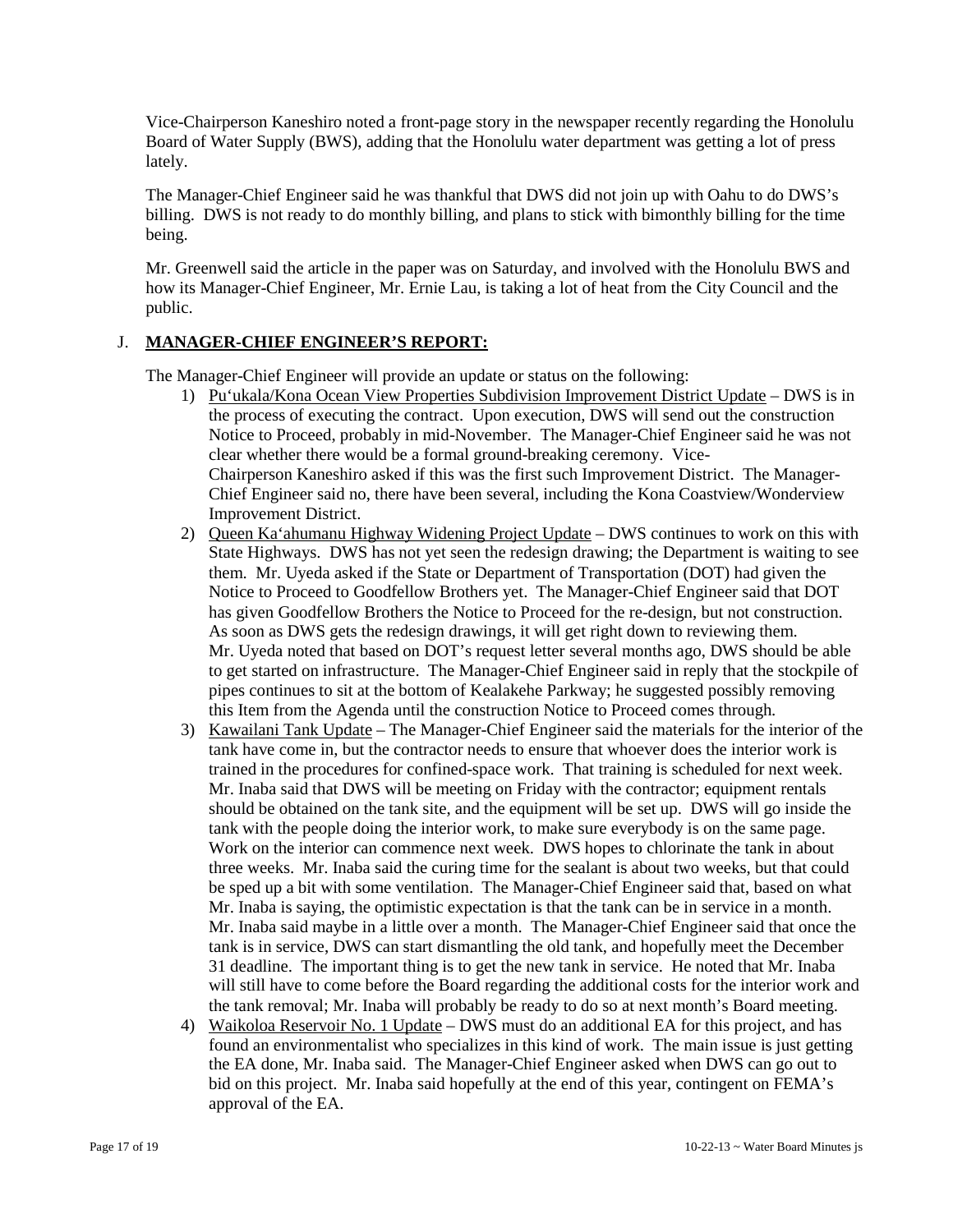- 5) Parker Well Repairs Update DWS is expected to run the pump test this Thursday; if the pump test goes okay, the well may be online as early as Thursday. In the meantime, DWS has issued conservation reminders to customers in Waimea through Kawaihae. The dry weather continues, and only a trickle is going into DWS's reservoirs in the area. The Manager-Chief Engineer said that if the Parker Well does not come online on Thursday, and if the dry weather continues, DWS will look for alternative sources of water. Mr. Greenwell said that a lot of people in Waimea are unaware of the conservation situation, and the number of people who read the newspaper nowadays is dwindling. The Manager-Chief Engineer said DWS started radio announcements yesterday. Mr. Greenwell said he is very pleased to hear that the Parker Well could be back online soon, because he feared that the drought would drag on for some time. The area is heading for a desperate situation, Mr. Greenwell said, adding that he knows that the Waimea staff is aggressively looking for water sources at this point.
- 6) Public Information and Education Specialist Update Ms. Aton noted that she distributed several articles involving the current woes of the Honolulu Board of Water Supply, i.e., its billing issues, meters, main breaks, water quality, its audit and the question of its semiautonomy. She said that DWS needs to be proactive in providing information to the public, making room on its bills for explanations of fees, etc. She mentioned a new telephone scam, with people posing as DWS staff phishing for customers' personal information. The Police Department has been alerted, and warnings about the scam have been issued to the public, she said. DWS has received some inquiries from the public about water storage in Waimea; DWS has been running radio ads during peak drive times the past two days urging conservation in the Waimea/Kawaihae area. DWS is scheduling meetings to enhance understanding of cultural resources, based on what the Kona Water Roundtable is bringing forward and in light of the National Park Service's petition, Ms. Aton said.
- 7) Recognition of Service Retirement Mr. Ikeda said that Mr. Glenn Kohara, Lead Pipefitter in Ka'u District, is retiring at the end of the month. Mr. Kohara joined DWS in 1998 as an electrician at the Kona Baseyard. In 1999, he moved back home to Ka'u, where he has been for the past 14 years. Mr. Ikeda said that Mr. Kohara's background as an electrician has been a tremendous help to Ka'u District, where he will be greatly missed.
- 8) Employee of the Quarter Recognition Mr. Sumada introduced Customer Service Supervisor Mr. Calvin Uemura, who joined DWS 12 years ago. He rose from the position of Customer Service Representative to running the entire Customer Service Section. Mr. Uemura took over after the retirement of Ms. Cris Hudman at the end of last year. He has been doing a great job keeping everything under control. Mr. Sumada said he greatly appreciates Mr. Uemura.

### K. **CHAIRPERSON'S REPORT:**

No report.

# 8) ANNOUNCEMENTS:

**American Water Works Association (AWWA) Annual Conference & Exposition (ACE)** – Boston, Massachusetts, June 8 to 12, 2014. Interested Water Board Members, please contact Doreen Jollimore at 961-8050. The Manager-Chief Engineer said that the conference organizers have opened their website, and the Private Secretary has booked some rooms in Boston already. Members can start thinking of who on the Board might be interested in attending in the Boston conference.